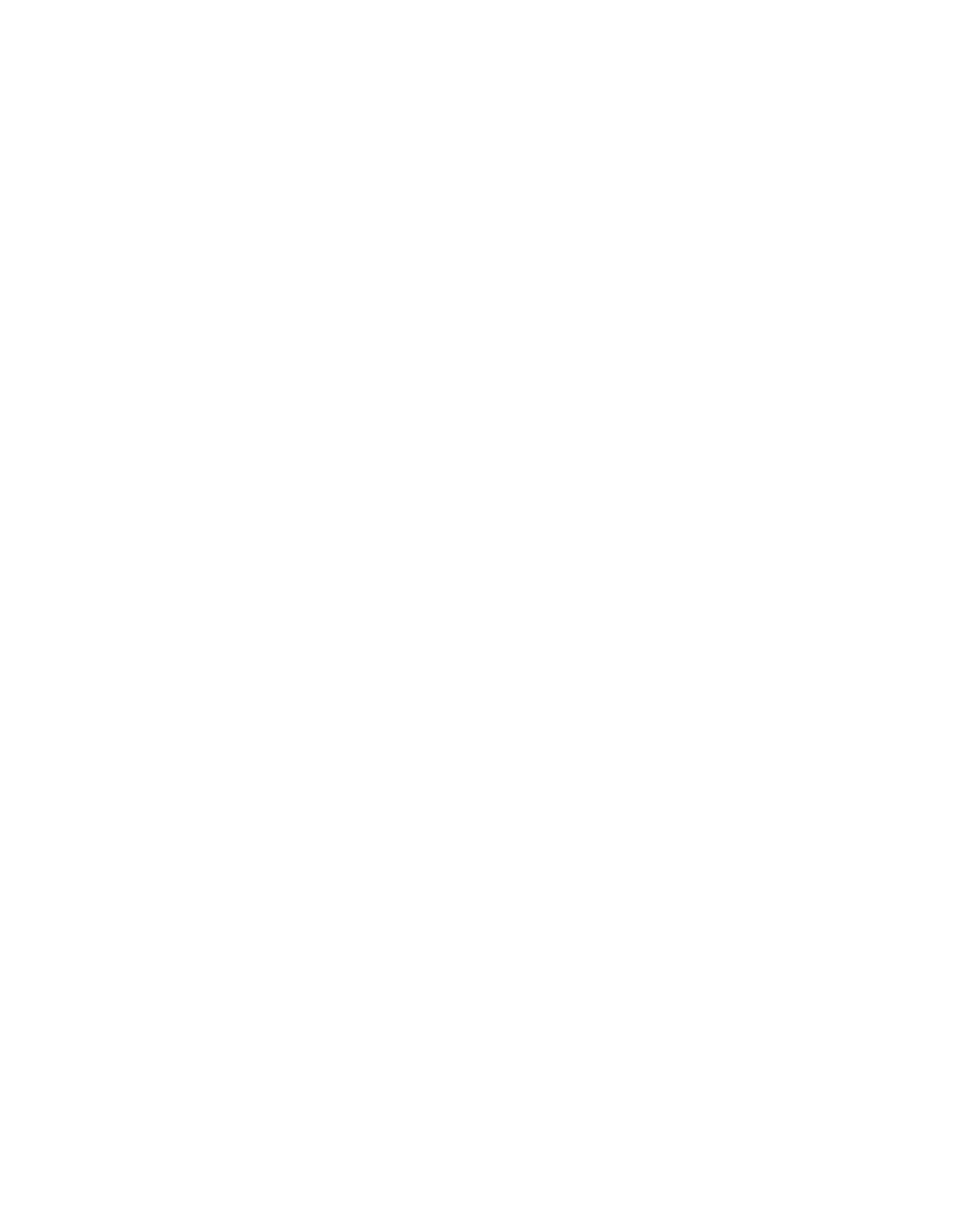## LITERATURE REVIEW: TRAFFICKING IN HUMANITARIAN EMERGENCIES

DISCLAIMER

The authors views expressed in this publication do not necessarily reflect the views of the United States Agency for International Development or the United States Government.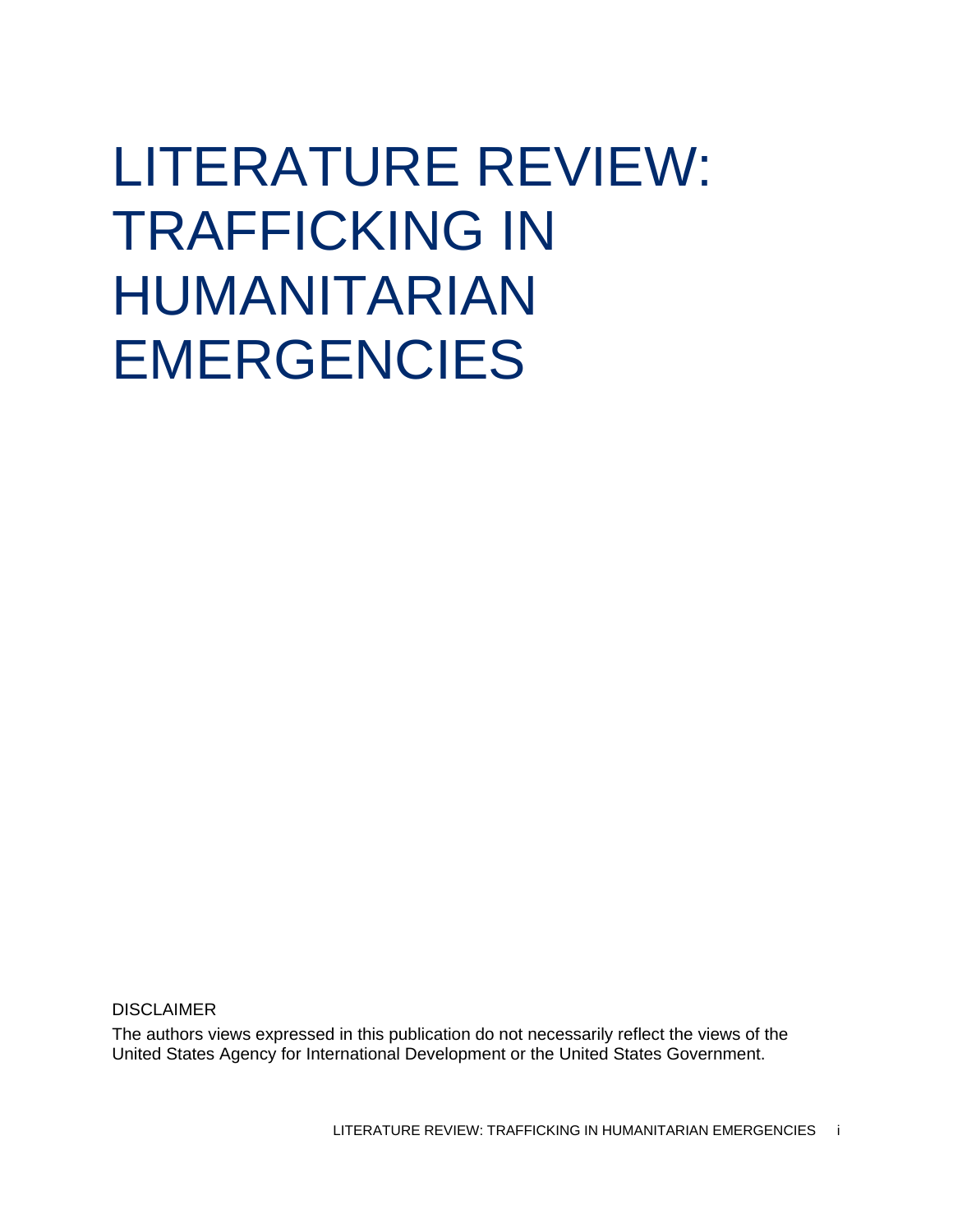#### ii LITERATURE REVIEW: TRAFFICKING IN HUMANITARIAN EMERGENCIES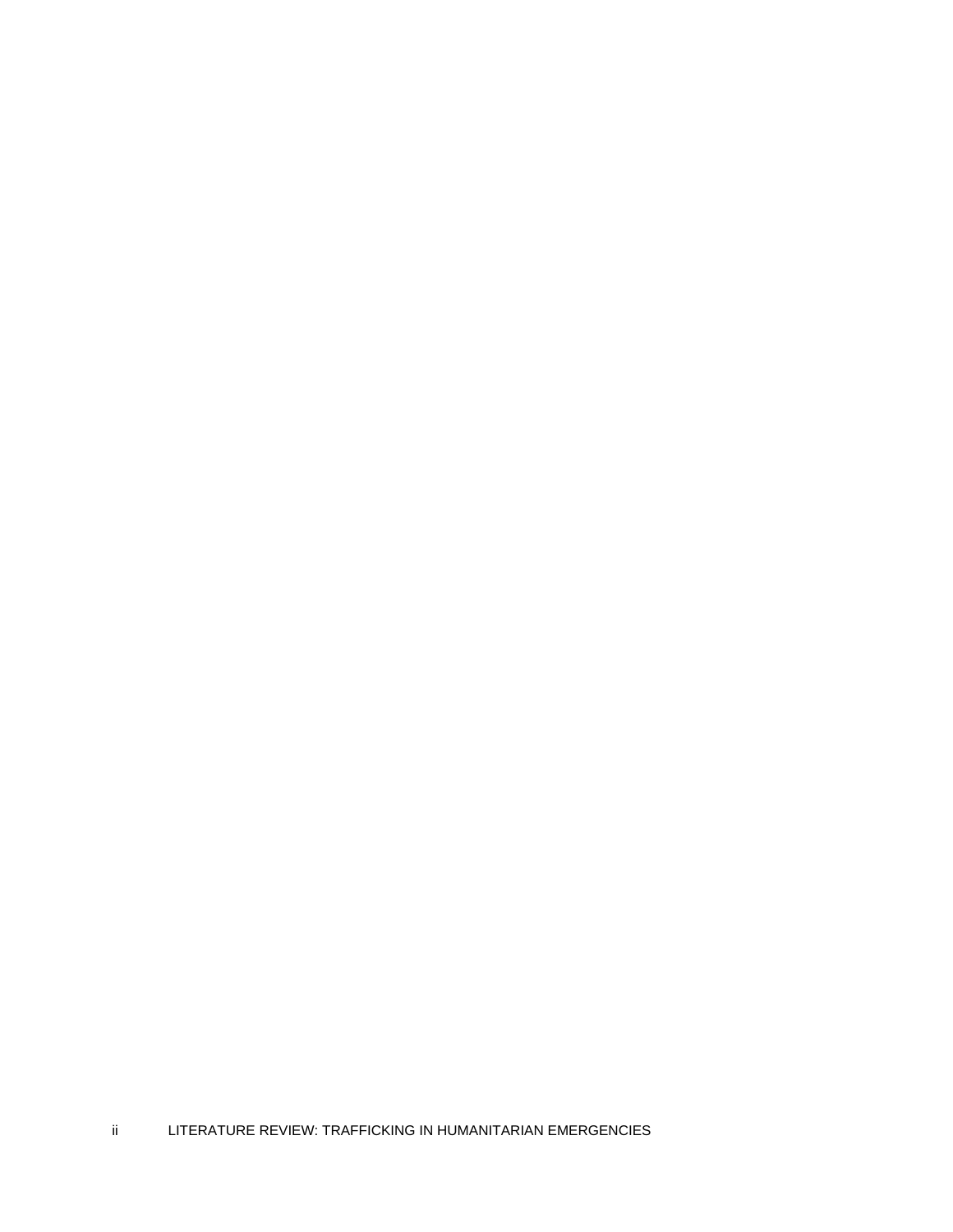# **CONTENTS**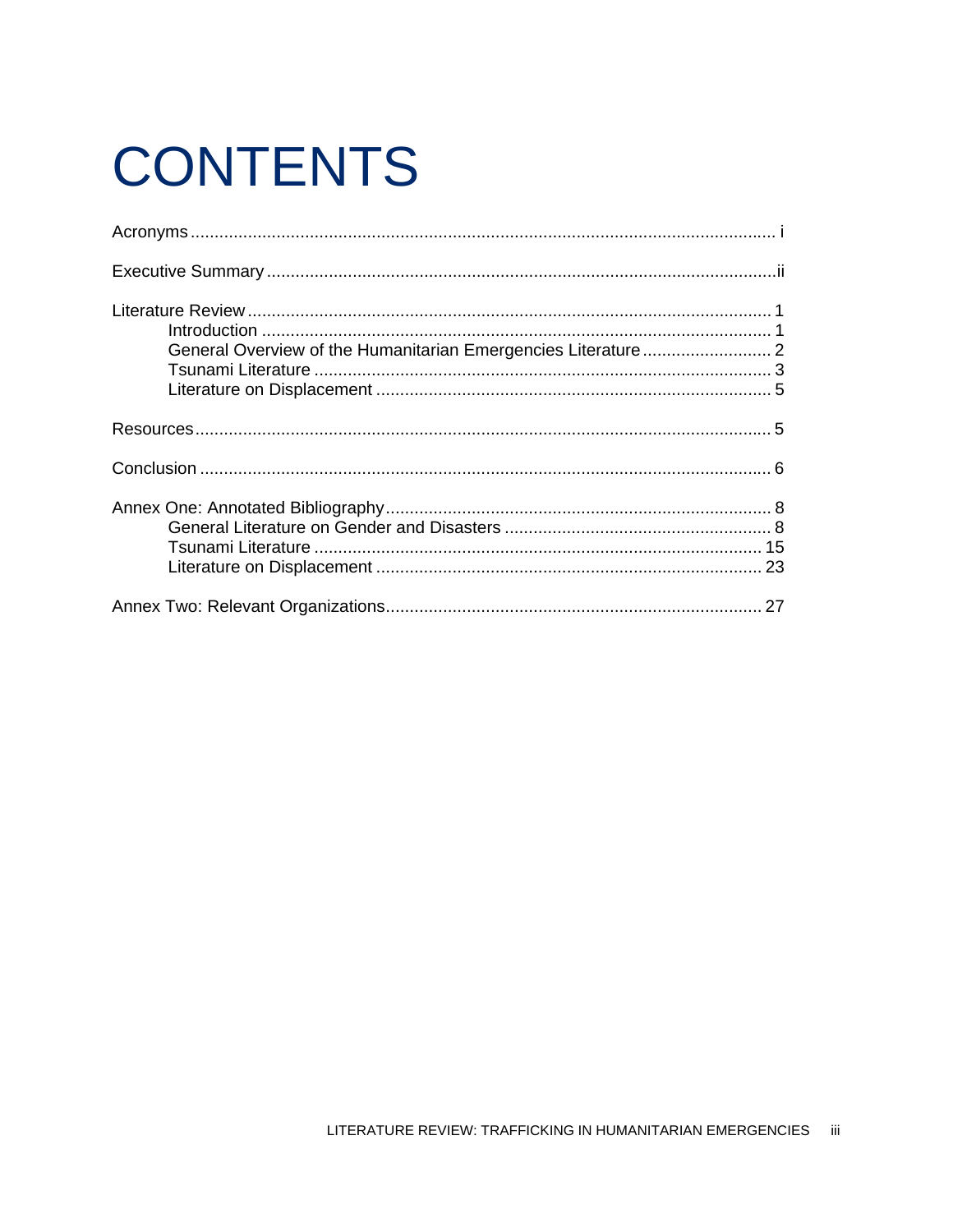## **ACRONYMS**

| USAID's Displaced Children and Orphans Fund                                                         |
|-----------------------------------------------------------------------------------------------------|
| <b>British Department for International Development</b>                                             |
| End Child Prostitution, Child Pornography and Trafficking of Children for<br><b>Sexual Purposes</b> |
| Gender-Based Violence                                                                               |
| <b>Internally Displaced Person</b>                                                                  |
| <b>Inter-Agency Standing Committee</b>                                                              |
| International Labor Organization                                                                    |
| International Organization for Migration                                                            |
| Non-Governmental Organization                                                                       |
| United Nations Office for the Coordination of Humanitarian Assistance                               |
| United Nations Office of the High Commissioner for Human Rights                                     |
| United National Department of Peacekeeping Operations                                               |
| United Nations High Commission for Refugees                                                         |
| United Nations Children's Fund                                                                      |
| United Nations Development Fund for Women                                                           |
| United States Agency for International Development                                                  |
| <b>United States Government</b>                                                                     |
| Office of Women in Development                                                                      |
|                                                                                                     |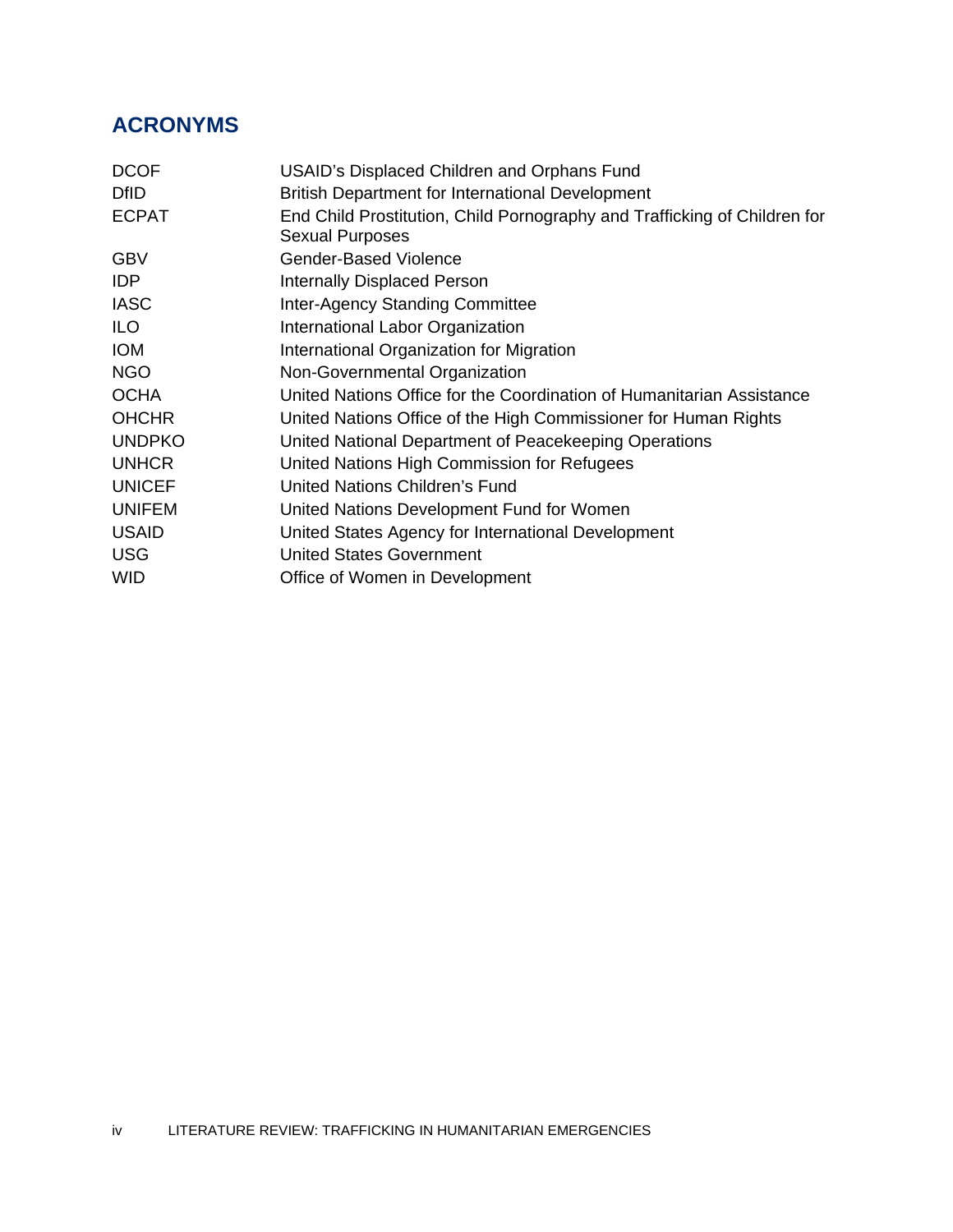### **EXECUTIVE SUMMARY**

Existing literature on humanitarian emergencies and disasters is vast and covers many aspects of disaster prevention, relief, and reconstruction. Much this work has documented and catalogued the effects of disasters on women. However, until the 2004 tsunami, little, if any, research had been conducted examining the role disasters play in increasing human trafficking, and in particular the trafficking of women and children.

In the immediate aftermath of the tsunami, international non-governmental organizations raised the alarm and brought a heightened awareness to the dangers of trafficking in such situations. Since then, several groups have undertaken research targeted specifically at the Asian tsunami and the potential for an increase in trafficking to and from the region. Several studies, although directed primarily toward conflict, have included discussions of humanitarian emergencies and provide tsunami researchers with a broader lens through which to view trafficking in disasters. Additionally, the literature on displacement has addressed the effects of disaster on women more generally, which can be applied to humanitarian emergencies.

Several disturbing and negative trends faced by women, both during and after natural disasters, were relevant throughout the literature. Much of the research examines the increased vulnerabilities of women after disasters, specifically due to cultural norms that place women's needs last, the lack of social safety nets, and the lack of input from women into disaster response and management. Natural disasters lead to far more deaths of women than men as it is the women who are more often at home when disaster hits and are more encumbered by child and elder care. In the chaos and social breakdown that accompany natural disaster, women also are more vulnerable to sexual violence, a situation that is even worse in countries with prior histories of armed civil and/or social conflict. Disaster relief efforts often fail to give specific attention to the basic needs of women, including particular health needs. In the longterm aftermath, women experience ongoing vulnerability. Lower education and literacy levels, social expectations that women will remain home to care for children and to nurse the wounded, and a skill set heavily dependent on informal economies—often most devastated by natural disasters—leave women more vulnerable to impoverishment, forced marriage, labor exploitation, and trafficking.

Beyond, documenting the extreme difficulties faced by women during and after natural disasters, several of the publications reviewed here sought to place their discussions within a larger context of human rights violations as well as the issue of gender-based violence. In addition, many of the publications take the forms of manuals, including both codes of conduct for international personnel working in humanitarian emergencies and guidelines for how to prevent exploitation of vulnerable groups by other communities.

The recommendations provided by the literature also were very similar. Taken as a whole, the publications emphasize the need for greater public awareness campaigns, primarily aimed at reaching vulnerable populations to warn of the risks of trafficking. Moreover, the literature calls for efforts to be made to reduce root vulnerabilities to trafficking, including keeping women safe, advancing education, targeting health needs of vulnerable groups, and developing programs aimed at generating new livelihoods for vulnerable populations. Most studies describe the benefits of increased inclusion of women and vulnerable groups in decision making processes during all stages of disaster prevention, relief, and reconstruction. Several reports provide case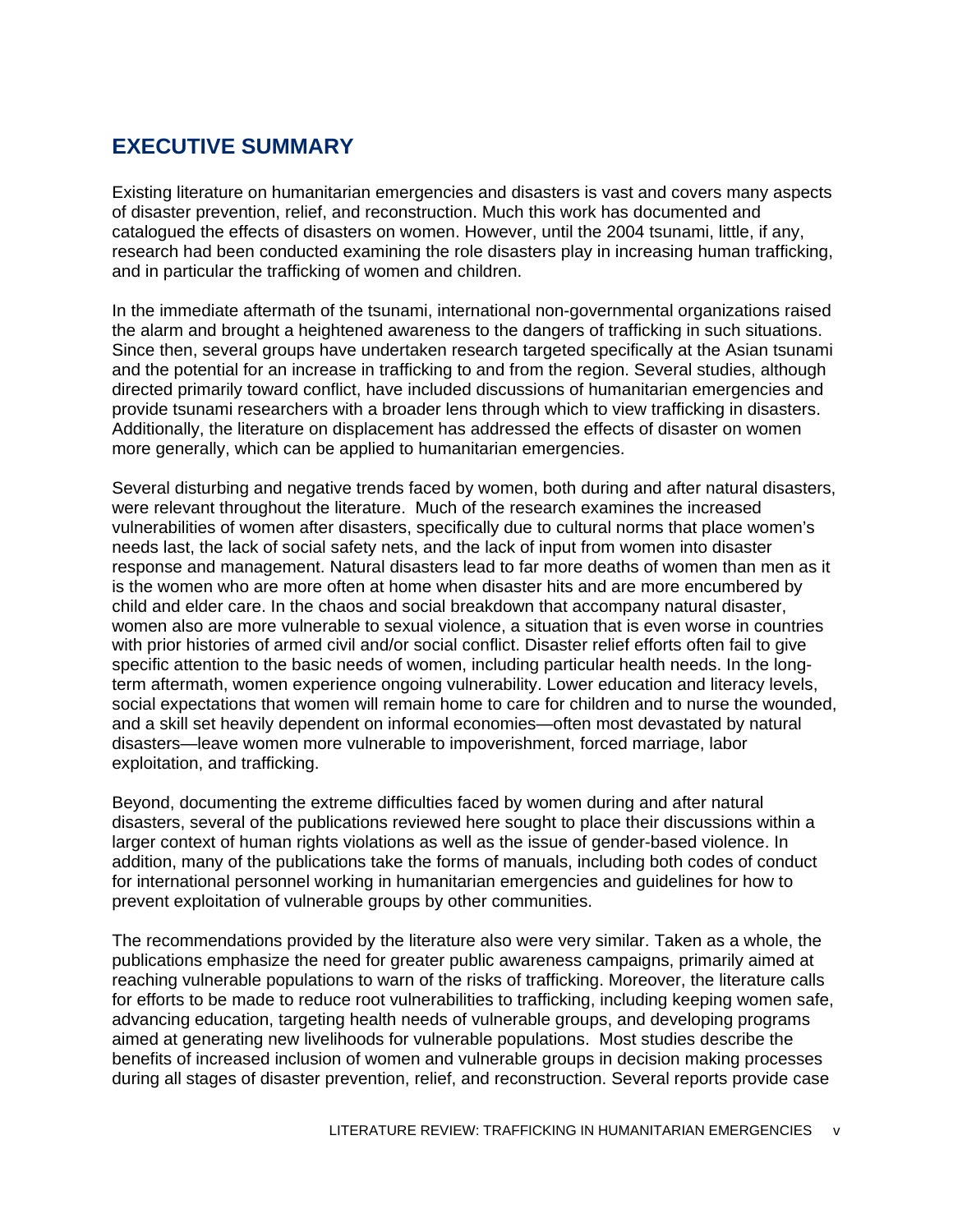studies on good practices, particularly from the tsunami, in which donor relief efforts are focused on the most vulnerable, are complimentary, and do not replicate other efforts.

Attempts to understand the impact that humanitarian emergencies can have on the problem of human trafficking are still in a nascent stage. Continued attention is necessary to understand the long-term effects of natural disasters and their implications for human trafficking, as well as the long-term effectiveness of donor intervention programs and the role that donor countries can play within the human trafficking phenomena. In addition, this review revealed that further research is necessary to document the impact of humanitarian emergencies on trafficking and uncover good practices from previous interventions. Existing frameworks for the prevention of exploitation, such as those documented by several NGOs after the tsunami, could be used to set up model programs in post-disaster situations. Lastly, organizations working in post-conflict settings could adapt guidelines and best practices developed to prevent exploitation in all its forms in conflict settings to humanitarian emergency operations, regardless of whether these programs are directed explicitly at trafficking prevention and protection.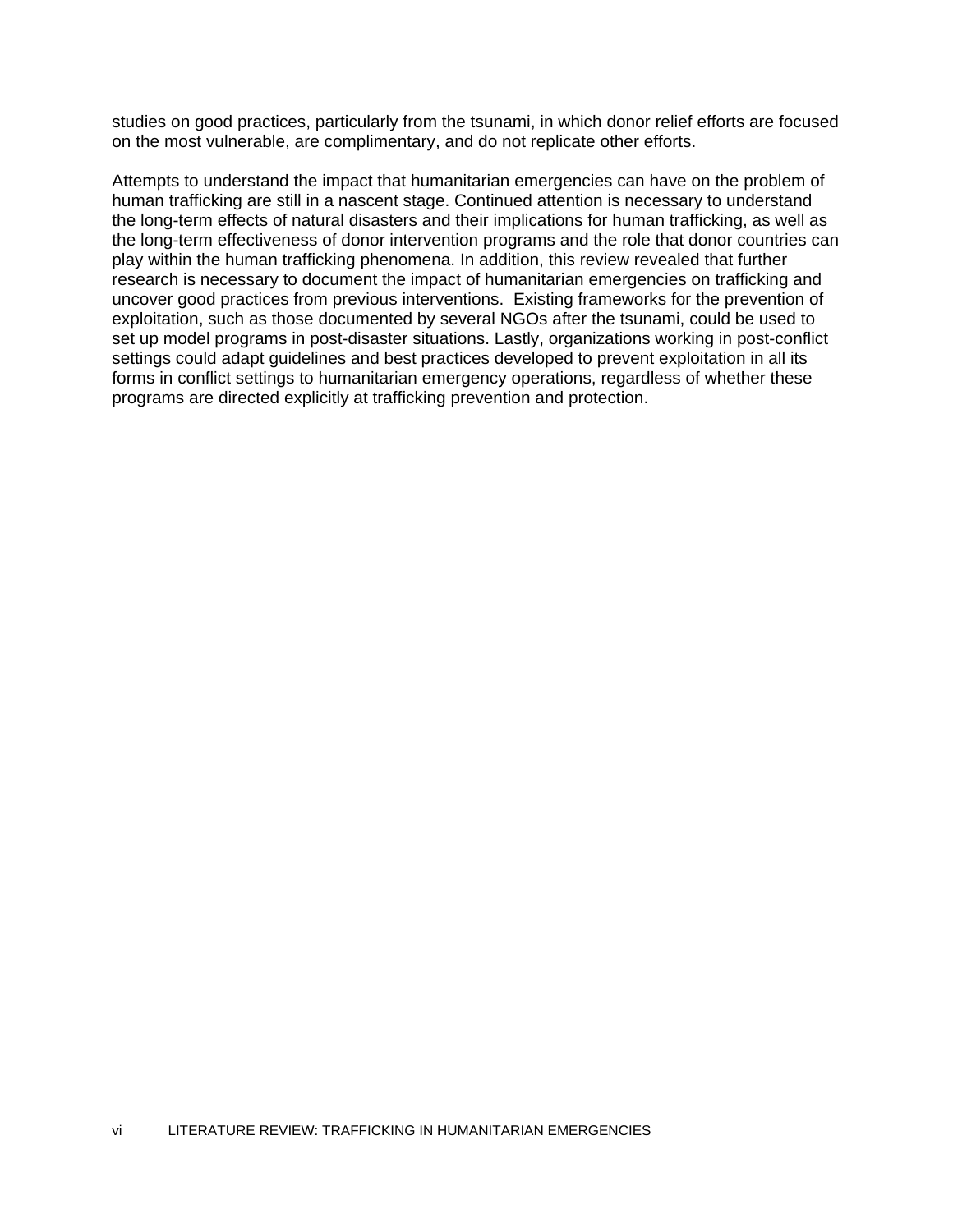LITERATURE REVIEW: TRAFFICKING IN HUMANITARIAN EMERGENCIES vii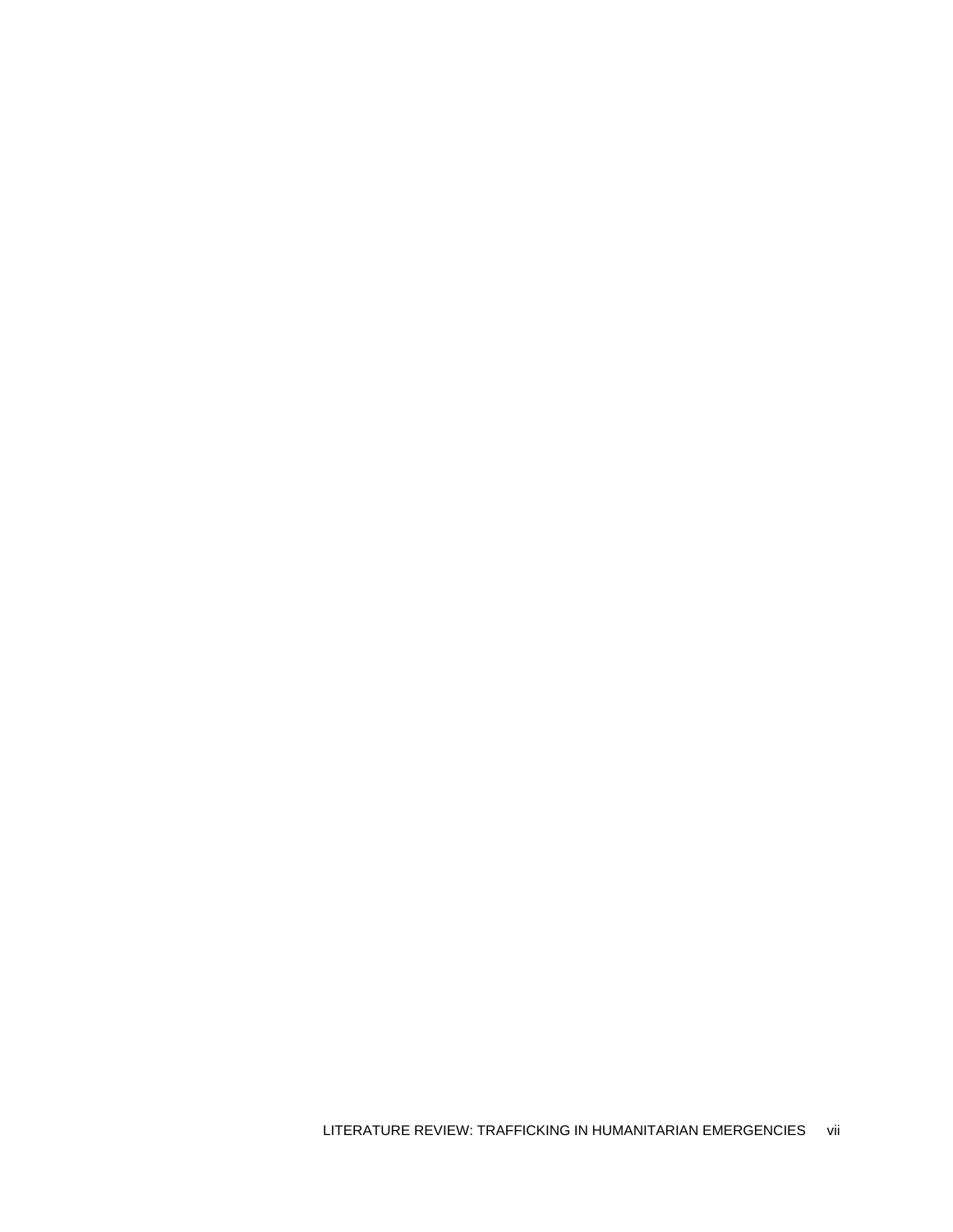## **LITERATURE REVIEW**

#### **INTRODUCTION**

This literature review and analysis related to human trafficking was commissioned by the Office of Women in Development (EGAT/WID) in USAID. The purpose of the review was to identify, annotate, and synthesize research studies, projects, and interventions related to trafficking in humanitarian emergency situations in order to serve as a tool for future USAID planning.

The review was done under EGAT/WID's Women in Development Indefinite Quantity Contract through the Anti-Trafficking Task Order (GEW-I-00-02-00016-00, Task Order 2) managed by Chemonics International Inc.<sup>1</sup>

A literature search was done of available publications in English from 1995 to the present. These were both published and unpublished materials and included articles, reports, research studies, surveys, and programmatic interventions related to trafficking in humanitarian emergencies.

For the purposes of this review, *trafficking* was defined as the following:*<sup>2</sup>*

- *(a) "Trafficking in persons" shall mean the recruitment, transportation, transfer, harboring or*  receipt of persons, by means of the threat or use of force or other forms of coercion, of *abduction, of fraud, of deception, of the abuse of power or of a position of vulnerability or of the giving or receiving of payments of benefits to achieve the consent of a person having control over another person, for the purpose of exploitation. Exploitation shall include, at a minimum, the exploitation of prostitution of others or other forms of sexual exploitation, forced labor or services, slavery, servitude, or the removal of organs;*
- *(b) The consent of a victim of trafficking in persons to the intended exploitation set forth in subparagraph (a) of this article shall be irrelevant where any of the means set forth in subparagraph (a) have been used;*
- *(c) The recruitment, transportation, transfer, harboring or receipt of a child for the purpose of exploitation shall be considered 'trafficking in persons' even if this does not involve any of the means set forth in subparagraph (a) of this article; and*
- *(d) "Child" shall mean any person under eighteen years of age.*

*Humanitarian emergency* was defined as any naturally occurring disaster.

The report provides an analysis of the available literature in areas related to trafficking in humanitarian emergencies. An annotated bibliography of available literature on the subject was prepared as Annex One and a list of resources for working on trafficking in humanitarian emergencies is provided in Annex Two.

<sup>&</sup>lt;sup>1</sup> This literature review was prepared by Katie Sheketoff and Tracy Pilar Johnson of Chemonics International Inc.<br><sup>2</sup> United National (2000): Protect to Prayent, Sympress, and Dynish Trafficking in Personal Fenocially Wem

United Nations (2000): Protocol to Prevent, Suppress, and Punish Trafficking in Persons, Especially Women and Children, 4

Supplementing the United Nations Convention Against Transnational Organized Crime, Art. 3.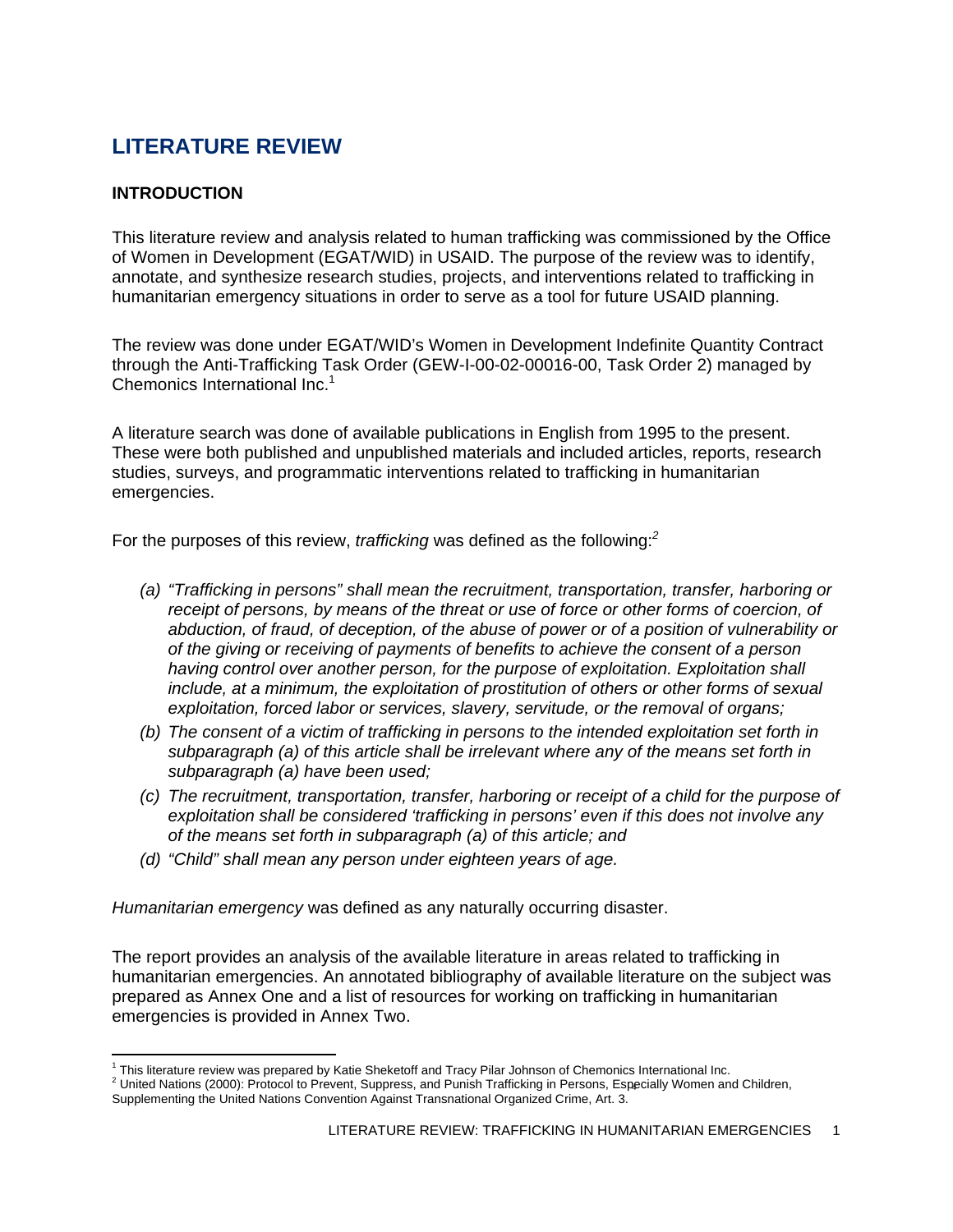#### **GENERAL OVERVIEW OF THE HUMANITARIAN EMERGENCY LITERATURE**

Much has been written on gender and disasters; a wealth of annotated bibliographies cataloguing studies and papers that document the effects of disasters on women and the role women play in disaster management can be found on the internet. Within this context, many reports and studies cover women's increasing vulnerability in disasters, specifically to sexual exploitation. However, few studies focus on trafficking in persons, and even fewer address types of trafficking other than for commercial sexual exploitation.

The literature reviewed here examines the increased vulnerabilities of women after disasters, specifically due to cultural norms that place women's needs last, the lack of social safety nets, and the lack of input from women into disaster response and management. As *Caught in the Storm: The Impact of Natural Disasters on Women* (Chew and Ramdas 2005) documents, natural disasters lead to far more deaths of women than men as it is the women who are more often at home when disaster hits and are more encumbered by child and elder care. In the chaos and social breakdown that accompany natural disaster, women also are more vulnerable to sexual violence, a situation that is even worse in countries with prior histories of armed civil and/or social conflict. Disaster relief efforts often fail to give specific attention to the particular health needs of women. Moreover, when essential aid such as blankets, food, and water, are distributed based on the needs of single adults, mothers are forced to share meager rations with their children. In cases where women are not recognized as heads of households, obtaining these vital necessities becomes even more difficult. Finally, in the long-term aftermath, women experience ongoing vulnerability. Lower education and literacy levels, social expectations that women will remain home to care for children and to nurse the wounded, and a skill set heavily dependent on informal economies—often most devastated by natural disasters—leave women more vulnerable to impoverishment, forced marriage, labor exploitation, and trafficking.

Several studies—*The Needs of Women in Disasters and Emergencies* (Wiest 1994) and *Gender, Emergencies, and Humanitarian Assistance* (Byrne and Baden 1995) in particular discuss the importance of incorporating women into decision making processes to ensure that their increased vulnerabilities are considered. Consulting women and giving them decisionmaking power during such critical periods is perhaps the key element to ensuring that gender issues receive the consideration they deserve during disasters, in their aftermath, and during the recovery period. Consultation of women is likely to lead to the identification of needs not conventionally provided for in emergency programs—family planning services, sanitary products and other non-food items, training and income-generating opportunities, or protection against sexual or domestic violence, including the risk of falling victim to human trafficking.

Beyond, documenting the extreme difficulties faced by women during and after natural disasters, much of the literature reviewed here takes the form of manuals or guidelines on how to prevent exploitation of vulnerable groups by other communities. For example, a manual that pertains to all disaster victims is the Interagency Standing Committee's (IASC) *Guidelines for Gender-based Violence Interventions in Humanitarian Settings: Focusing on Prevention and Response to Sexual Violence* (IASC 2005), which provides practitioners with "action sheets" detailing key activities that are necessary for responding to the needs of individuals in postdisaster situations—ensuring the safe provision of water and sanitation, food security and nutrition, shelter, health services, and education. Each action sheet provides guidance on who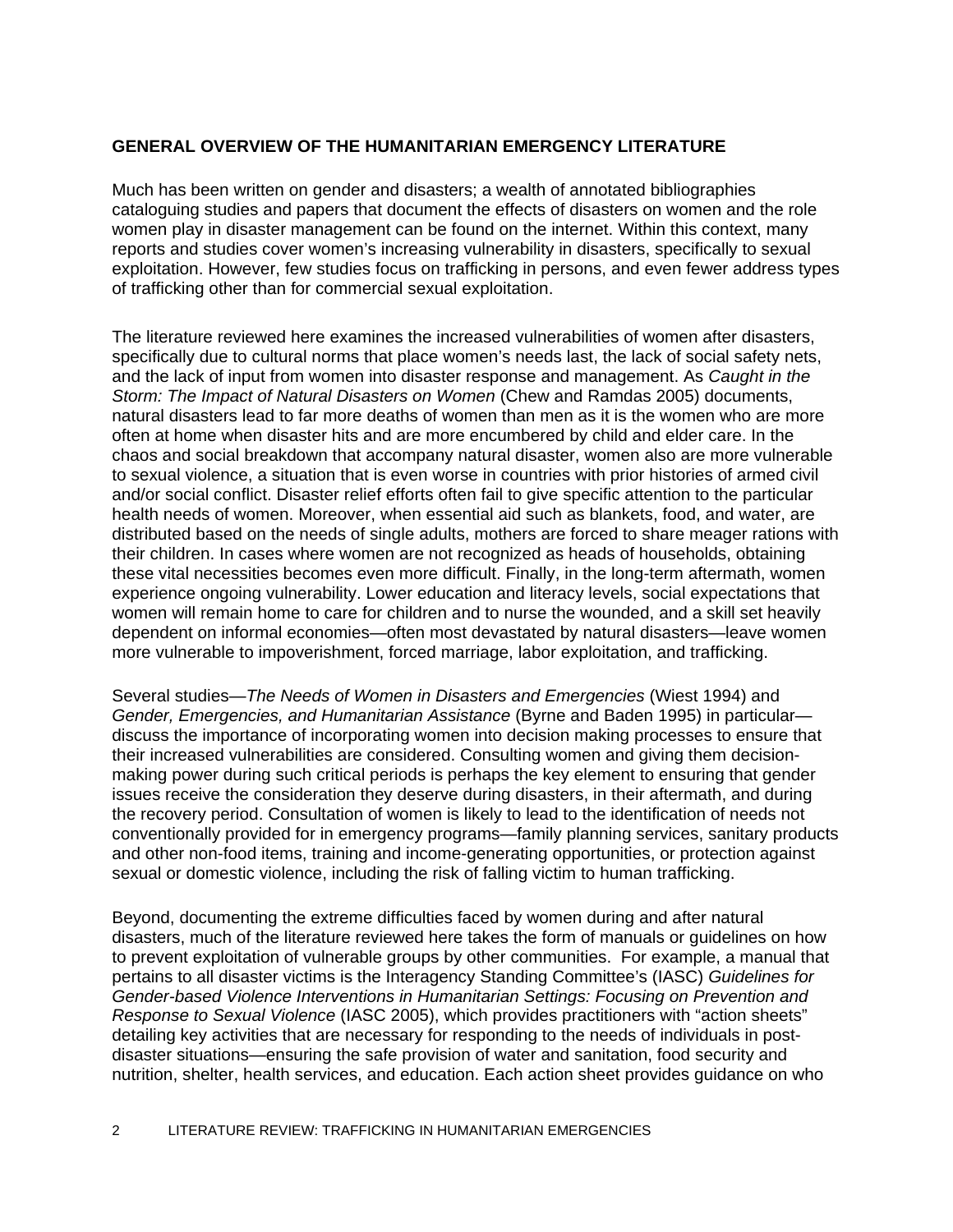is responsible for the key activities outlined in the sheets and the resources that are available for implementing them.

Children too are especially vulnerable after disasters. ECPAT's (End Child Prostitution, Child Pornography, and Trafficking of Children for Sexual Purposes) guide, *Protecting Children from Sexual Exploitation and Sexual Violence in Disaster and Emergency Situations: A Guide for Local and Community Based Organizations* (Delaney 2006), discusses how specific groups of children can be vulnerable, including those without parental care, mentally and physically disabled children, and children from marginalized groups, such as ethnic and religious minorities. ECPAT's guide provides a manual for local practitioners in preventing the trafficking and sexual exploitation of children and protecting child victims. The manual advocates adopting a rights-based approach as a means to ensure the survival, protection, and development of children in post-disaster situations. Such an approach demands that when developing childfocused programming the "best interests" of the child are taken into consideration, ensures that the principles of equality, non–discrimination, and inclusion form the backdrop for all interventions, and provides mechanisms for fulfilling each child's right to survival, protection, development, information, expression, and association. Within this context, the manual establishes a framework for action in working in disaster and emergency situations, which involves programming aimed at preventing, ending, and alleviating the immediate effects of a trafficking and exploitation. The manual also includes detailed plans of action and recommendations for all practitioners working with children in humanitarian emergencies.

Most of the literature reviewed here provides similar recommendations; many works comment on the need to address root vulnerabilities to prevent exploitation—keeping women safe, advancing education, targeting health needs of vulnerable groups, and developing livelihood generating programs for vulnerable populations. *Women and Child Trafficking in Bangladesh: A Social Disaster in the Backdrop to Natural Calamities* (Ahsan and Hossain 2000) also advocates addressing the prevention side of trafficking through greater public awareness campaigns. Another prevalent theme was the inclusion of women and vulnerable groups in post-disaster reconstruction and recovery, especially in the design of refugee camps. The 2004 report from the Gender Equality and Disaster Risk Reduction Workshop advocates building capacity in local women's groups and community-based organizations as a means to involve the community in post-disaster reconstruction at all levels. Incorporating women and vulnerable groups, and building capacity of these organizations, helps ensure that women are safe and the needs of vulnerable groups are attended to in reconstruction programming.

#### **TSUNAMI LITERATURE**

After the tsunami, many organizations conducted research on the impact the tsunami had on women's rights and on trafficking. However, few of resulting publications focused directly on trafficking. An important exception is "Mafia on Move: Trafficking of Tsunami Children" (Haider 2005), an article that examines the disappearance of children in the immediate aftermath of the tsunami and provides recommendations to increase the security of those children who have survived the disaster.

Several articles and studies examined the increase in vulnerability of certain populations after the tsunami. The Asia Pacific Forum on Women, Law and Development published a study entitled "Why are Women More Vulnerable During Disasters?," examining the vulnerabilities of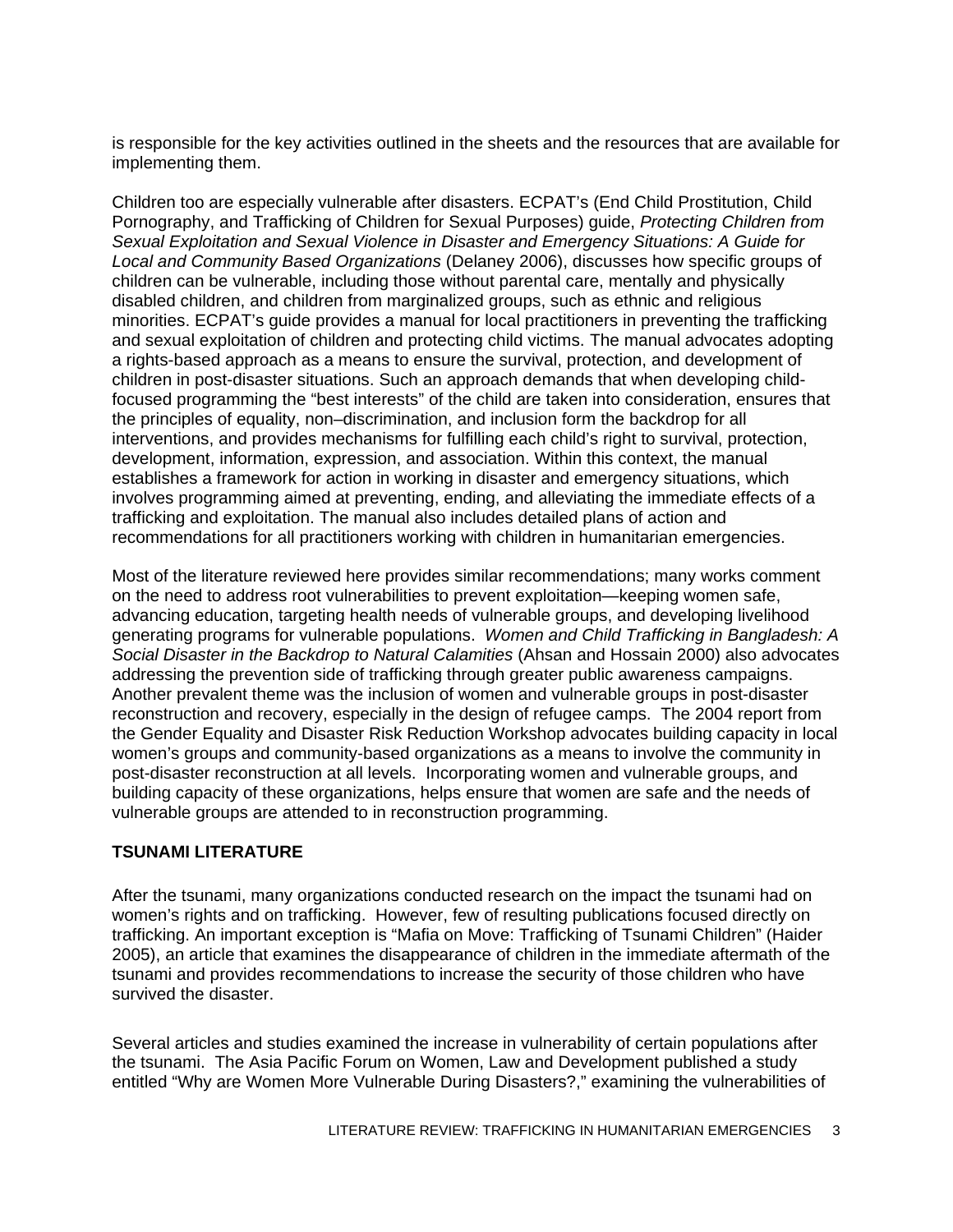women and children in Burma, India, Indonesia, Maldives, Sri Lanka, and Thailand. In many of these locations where the tsunami was particularly devastating, women are unable to own land, and those whose husbands or male relatives died in the tsunami were left without property or possessions. In Aceh and Sri Lanka, it was found that relief camps did not take measures to provide for women's personal safety. In Sri Lanka, where ongoing political conflict continues unabated, the Liberation Tigers of Tamil Eelam increased their abductions of children into their forces. Finally, throughout all of these tsunami affected countries, a general lack of information has left poorer populations extremely vulnerable.

Many reports and studies have addressed the effects of the tsunami on human rights. For example, the Human Rights Center at the University of California, Berkeley conducted a study entitled *After the Tsunami* (2005), which suggests that the preventative actions taken by international organizations immediately after the tsunami may have precluded an increase in the incidences of human trafficking. However, vulnerabilities to trafficking remain, especially in displacement camps. In addition, the study makes special mention of increased human rights abuses in countries—Sri Lanka and Aceh—where ongoing conflict has had an effect on how people have experienced the tsunami and its aftermath. The Asia Pacific Forum on Women, Law and Development's article, *Women's Human Rights Concerns in Tsunami Affected Countries* also addresses the issue of human rights in its discussion of women's lack of safety in IDP camps and relocated communities, as well as women's lack of access to relief assistance.

Several studies have evaluated the increase in gender-based violence in tsunami-affected countries. Sarah Fisher's study, *Gender Based Violence in Sri Lanka in the Aftermath of the 2004 Tsunami Crisis* (2005)*,* discusses increased gender-based violence in Sri Lanka after the tsunami and the response to this problem by international organizations on the ground. The study found that increased frustration and stress stemming from communal living and insecurity in the camps led to a rise in the incidences of gender-based violence. However, the study also found that international organizations implemented few gender-based violence activities within the tsunami-affected communities. An Oxfam Briefing Note, *The Tsunami's Impact on Women*  (2005)*,* also addresses increased vulnerability to gender-based violence. Although neither of these studies focuses specifically on trafficking, gender-based violence is frequently linked to trafficking of women, often as a motivating factor for women to undertake unsafe migrations.

The studies particular to the tsunami offered common recommendations: enhanced prevention, public awareness programs, and increasing women's safety in camps. Kate Burns, of the U.N. Office for the Coordination of Humanitarian Affairs (OCHA), advocated greater coordination and the formation of a gender working group on the tsunami in her speech at the Tsunami Health Conference in Thailand (2005). SouthAsiaDisasters.net, in their report entitled *Tsunami, Gender, and Recovery* (2005)*,* emphasizes being sensitive to the social relations between men and women in humanitarian recovery, as well as in camp and recovery planning, so as to better accommodate women's security needs. The report mentions best practices developed in posttsunami India, including the need for response programs to be organized and coordinated immediately after the emergency strikes, an emphasis on the weakest and most vulnerable populations as the primary recipients of relief, the development of a relief and development plan that distinguishes among short, medium, and long-term needs of affected populations, and the provision of ongoing psychological counseling and support.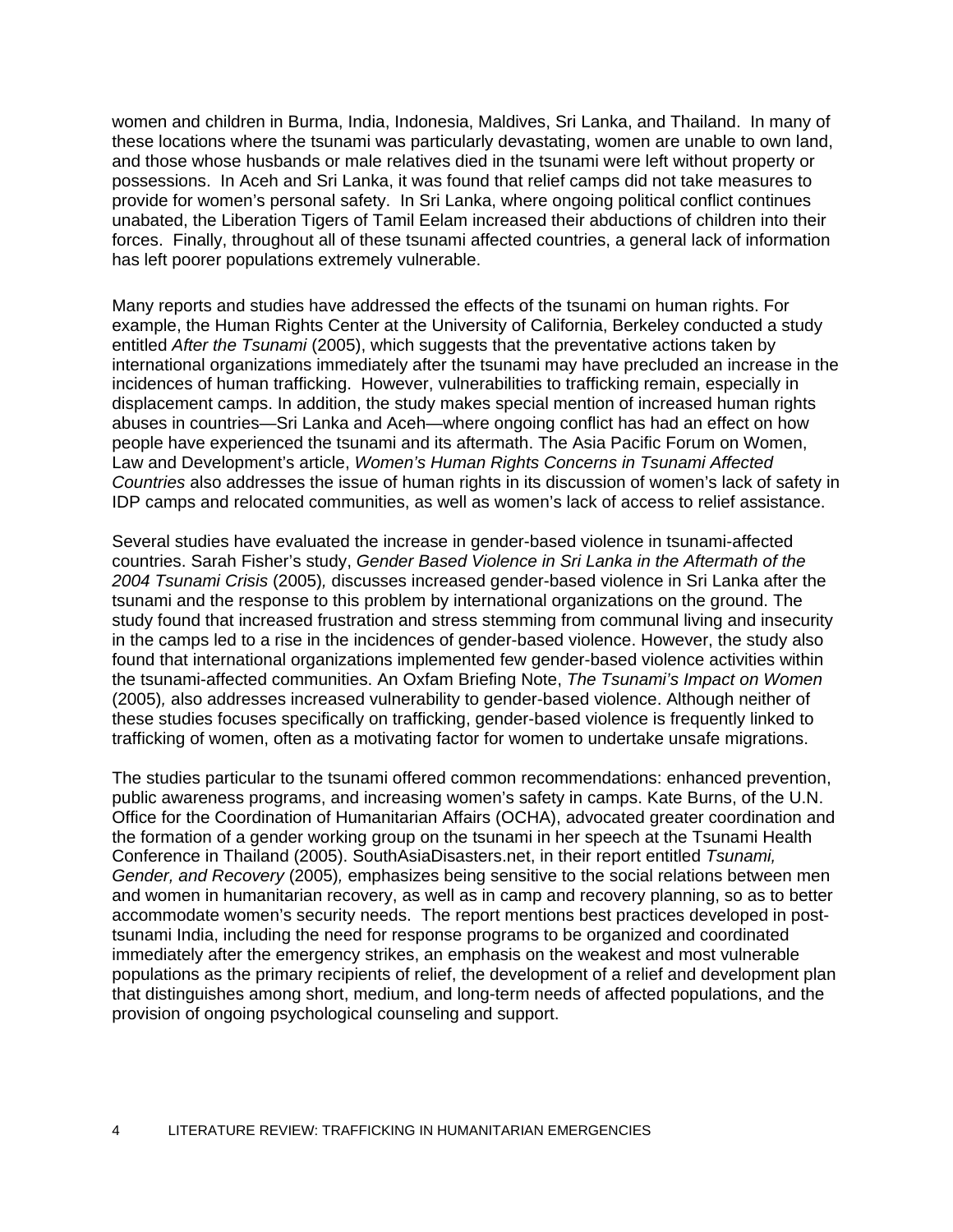#### **LITERATURE ON DISPLACEMENT**

Displacement and migration were themes throughout the literature. Displacement increases preexisting vulnerabilities—children are separated from families and women are separated from their community networks. Moreover, those displaced and found homeless by disasters are frequently compelled to stay in refugee camps, where the safety of women and children is not necessarily emphasized. Although a great deal of research has been conducted on displacement and trafficking, there has been less attention paid to the issue of displacement resulting from disasters.

Two important studies, which have looked at the particular nexus between migration and gender issues, are Susie Jolly's *Gender and Migration: An Overview Report* (2005) and a U.N. High Commissioner for Refugees study, *Sexual and Gender-based Violence against Refugees, Returnees, and Internally Displaced Persons* (2003). Jolly's work examines the gendered causes and impacts of forced and voluntary migration, both within and between borders. The report recommends shifting to an approach focused on increasing human security to address the root causes of trafficking. Complementing this work, UNHCR provides guidelines and framework for preventing and responding to sexual exploitation and gender-based violence.

#### **RESOURCES**

There are many organizations working in gender and disasters, several of which specifically address human trafficking. Two of these, the Gender and Disaster Network and BRIDGE (at the University of Sussex's Institute of Development Studies), are both excellent resources for compilations of studies on these issues. The Gender and Disaster Network, an online network of practitioners working in the field, publishes practical guides and maintains links to organizations and sources, bibliographies, papers, and reports dealing with issues pertaining to gender and disaster. The Network also has recently developed the Gender and Disaster Sourcebook—a comprehensive listing of studies on gender and disaster including annotated bibliographies and internet locations of sources. BRIDGE is a research arm of the Institute of Development Studies at the University of Sussex, funded by the U.K. Department for International Development, the Swedish International Development Cooperation Agency, the Swiss Agency for Development and Cooperation, and Development Cooperation Ireland. BRIDGE publishes reports and studies, and catalogues bibliographies and studies conducted by experts worldwide. These publications focus on gender in conflict and emergencies, economics, and governance.

There are several U.N. and other international agencies that deal with disaster and humanitarian assistance. The U.N. Office for the Coordination of Humanitarian Affairs (OCHA) oversees all humanitarian assistance worldwide, particularly in emergency relief. OCHA also maintains a gender desk with the responsibility of coordinating the U.N.'s role in trafficking and methods of prevention and protection. The U.N. Office of the High Commissioner for Human Rights (OHCHR) works to protect the human rights and safety of refugees and migrants. Similarly, the International Organization for Migration (IOM) deals with refugee and migration issues and runs programs worldwide that focus on trafficking prevention and prosecution, as well as victim protection. Often one of the first groups on the ground, IOM has provided assistance in the aftermath of several recent disasters—particularly the Asian tsunami and the earthquake in Pakistan—to immediately mobilize counter-trafficking teams.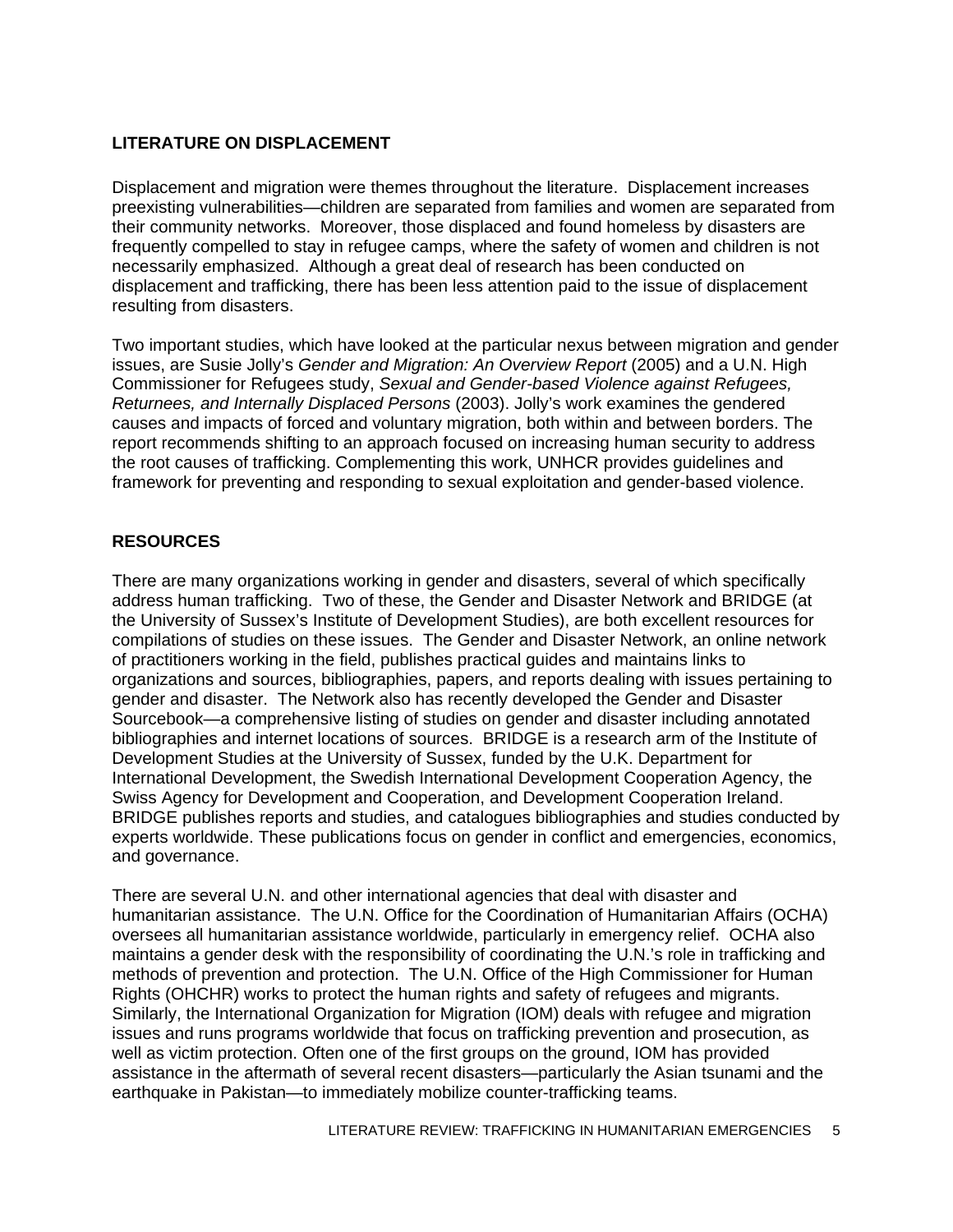Donor organizations play a significant role in the prevention of trafficking. The U.S. Agency for International Development (USAID), through the Women in Development IQC, has funded several trafficking assessments, as well as anti-trafficking programs worldwide. Additionally, through the innovative programming of the Displaced Children and Orphans Fund (DCOF), USAID recognizes that children separated from their caregivers after the 2004 tsunami will remain vulnerable to trafficking throughout the extensive post-disaster reconstruction period, and is committed to reuniting unaccompanied child victims of the tsunami with legitimate caregivers. The British Department for International Development (DfID) has conducted studies and assessments of increased vulnerabilities to trafficking and prevention of this scourge. Other bilateral and multilateral donors have conducted extensive work and funded programs designed to prevent trafficking in disaster contexts.

The work of several international non-governmental organizations (NGOs) is focused on preventing trafficking and protecting individual's human rights. ECPAT International, or End Child Prostitution, Child Pornography and Trafficking of Children for Sexual Purposes, operates a network of organizations and professionals working against the trafficking of children. Based in Thailand, ECPAT draws attention to potential threats for trafficking—such as the Asian tsunami, the Pakistan earthquake, and the 2006 Yogyakarta, Indonesia earthquake—and researches and writes reports and action alerts. The Asia Pacific Forum on Women, Law and Development has conducted several studies on women in disasters and serves as a watchdog agency. Similarly, Amnesty International and Human Rights Watch conduct research and publish reports on trafficking in all its various forms of exploitation. Anti-Slavery International works with partners to compile information of trafficking, conduct education and public awareness campaigns, and publish reports, such as the Protocol for Identification and Assistance of Trafficked Persons, and other guidelines for action.

Several organizations have a programmatic focus. Save the Children is an NGO with an emphasis on humanitarian assistance that works in trafficking. After the tsunami, Save the Children integrated concerns for trafficking of children into their recovery and reconstruction programs by issuing alerts for staff to be alert to trafficking, setting up safe areas for children separated from parents, registering and monitoring separated children, and developing longterm solutions for those whose families could not be located. Several faith-based organizations, such as International Catholic Migration Commission, work in disaster settings and several of their programs emphasize slavery and trafficking as they work with local NGOs and religious institutions to identify victims and prevent trafficking.

#### **CONCLUSION**

Based on this review of existing literature, there are several recommendations for future action. First, more research needs to be done to determine how the vulnerability of women and children increases during disasters and to document best practices in methods for protecting these vulnerable populations and preventing them from being exploited. Recent disasters, from the tsunami and the Pakistan earthquake to the floods in central America, provide an opportunity for researchers to observe the work of organizations conducting relief and reconstruction operations. All programs—regardless of whether these programs explicitly focus on vulnerabilities to human trafficking—could be studied as sources of good practices for how to combat this global scourge. Moreover, this would provide an opportunity to further examine the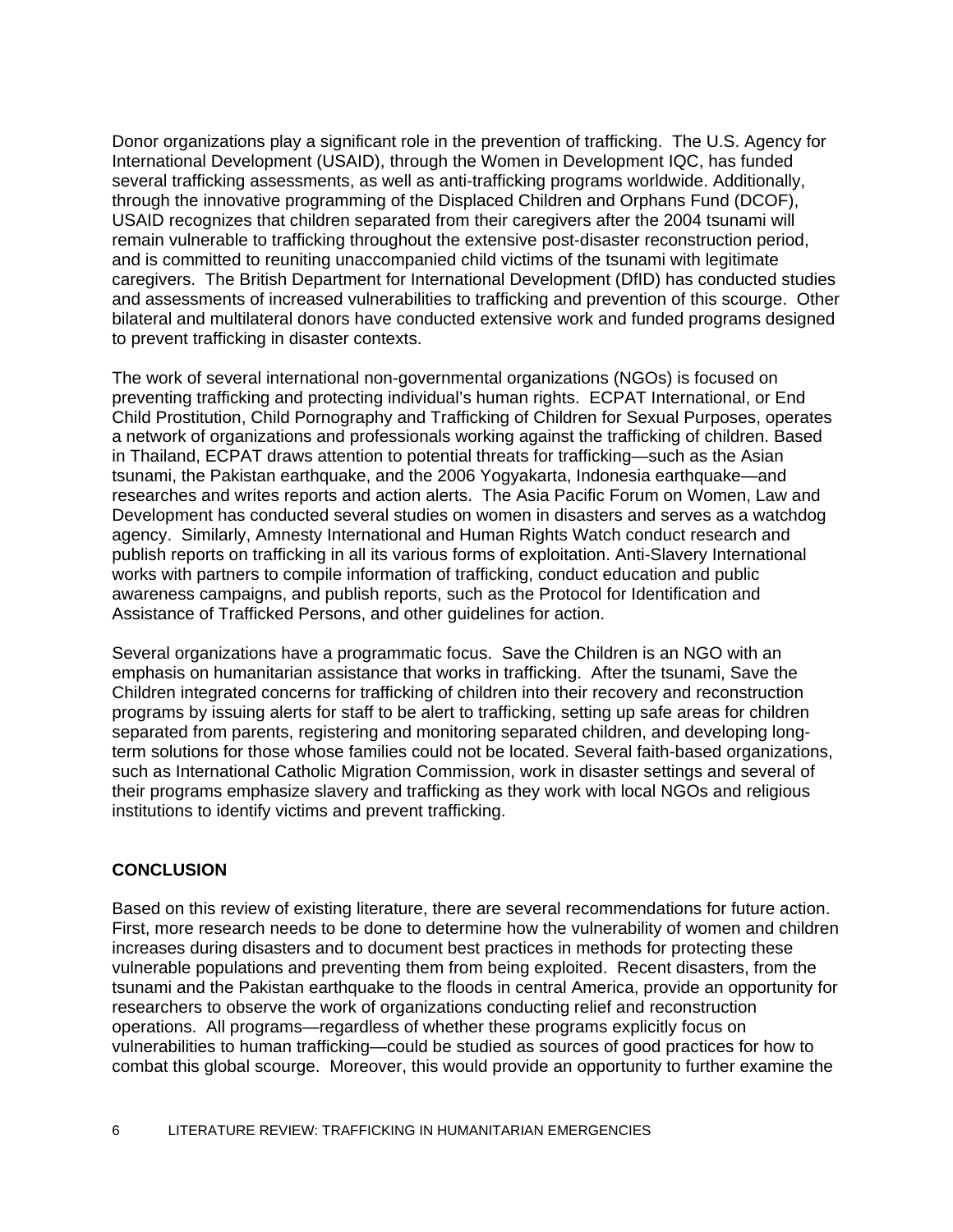root causes of increased vulnerability during disasters and what steps could be taken at all stages of disasters to mitigate these causes.

Additionally, existing frameworks for preventing exploitation could be used to set up model programs in post-disaster situations. IASC and ECPAT have both put together useful guidelines for anti-trafficking operations in post-disaster situations. Additionally, several interventions in conflict and post-conflict situations have had tremendous results that could be adapted for disaster settings. For example, in Nepal, the Asia Foundation has been conducting trainings on safe migration that could be adapted to post-disaster situations. These guidelines and good practices should be further tested and adapted for future disaster recovery and reconstruction programming.

Lastly, organizations working in post-conflict settings would benefit from incorporating the available guidelines and manuals, such as those of IASC and ECPAT, into their operations, regardless of whether these programs are directed at trafficking prevention and protection. As in post-conflict operations, the demand for sexual exploitation can increase with the influx of international personnel after disasters. In response to this issue, several NGOs joined together after the tsunami and created a code of conduct for staff operating in Aceh. The adoption of such codes of conduct by all organizations working in humanitarian relief would be a important step. Additionally, the use of the guidelines developed would allow for programs not explicitly directed at trafficking to incorporate provisions of prevention and protection into their scope of work.

Attempts to understand the impact that humanitarian emergencies can have on the problem of human trafficking are still in a nascent stage. Although the Asian tsunami and the Pakistan earthquake have brought the issue into the public eye, it is imperative that the relief community not lose sight of the problem. Continued attention is necessary to understand the long-term effects of natural disasters and their implications for human trafficking, as well as the long-term effectiveness of donor intervention programs and the role that donor countries can play within the human trafficking phenomena.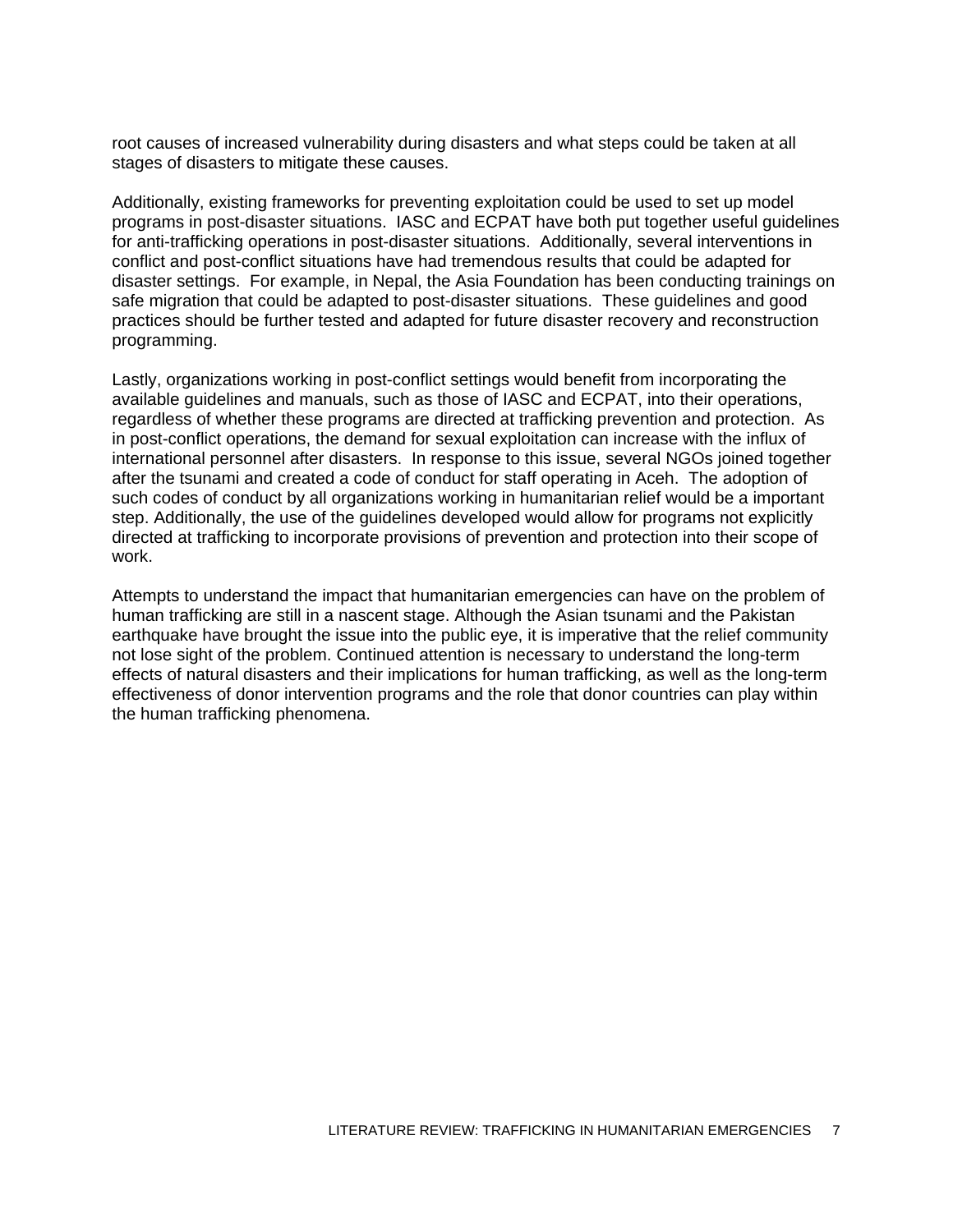### **ANNEX ONE: ANNOTATED BIBLIOGRAPHY**

#### **GENERAL LITERATURE ON GENDER AND DISASTERS**

**Rosie Majid Ahsan and Mohammad Kamal Hossain. 2000. "Woman and child trafficking in Bangladesh: a social disaster in the backdrop of natural calamities."** *Disaster: Issues and Gender Perspectives***—Conference Proceedings, Bangladesh Geographical Society, Department of Geography and Environment. June 23 and 24. Dhaka, Bangladesh: University of Dhaka.** 

UNIFEF has estimated that there are at least one million child prostitutes in Asia. Throughout the region poverty stricken women and men are traded for sexual exploitation and slavery. In Bangladesh, in particular, the trafficking of women has become an alarming trend. To understand the reasons behind this trend, this paper draws linkages between poverty, social problems, and Bangladesh's geographical location on one of the world's largest deltas. It describes how every year natural disasters lead to the loss of livelihood, and resulting pauperization for thousands of people. Analysis of the socio-economic background of trafficked victims reveals that many come from areas that are particularly vulnerable to suffering the worst consequences of the naturally occurring environmental hazards that commonly plague the country. This paper calls for greater awareness of this increasing phenomenon, better understanding of its causes, along with urgent action to protect those most at risk for labor and sexual exploitation.<sup>3</sup>

#### **Madhavi Malalgoda Ariyabandu. 2000. "The Impact of Hazards on Women and Children: Situation in South Asia." Paper presented at** *Reaching Women and Children in Disasters***, Laboratory for Social and Behavioural Research. Miami, Florida: Florida International University. http://gdnonline.org/resources/ariyabandu\_paper.doc**

This paper discusses the impact of disasters on women and children in South Asia. Factors such as gender, class, caste, ethnicity, age, and disability make already vulnerable groups even more vulnerable, increasing their risk to experiencing the most direct impact of any natural or economic disaster. Indeed, after disasters, women and children often suffer from the "double edged" vulnerability of poverty combined with other social disadvantages that are particular to the South Asian context—seclusion, limited mobility, low social status, limited ownership of assets, and presumed dependence on men.

The paper recommends using a livelihoods perspective to address the root causes of vulnerability and build capacities of people vulnerable to suffering the worst consequences of disasters. By identifying risks and vulnerabilities within the daily livelihoods of the poor, particularly poor women, those guiding relief efforts will be more aware of what the potential effects a disaster may have on a community's way of life. Perhaps more importantly, such a perspective will allow relief efforts to draw on the existing strengths and capacities of people who have lived through disaster as they plan their recovery.

 $\overline{a}$ 3 Taken from the *Gender and Disaster Sourcebook*, Gender and Disaster Network, and rewritten for style and consistency. www.gdnonline.org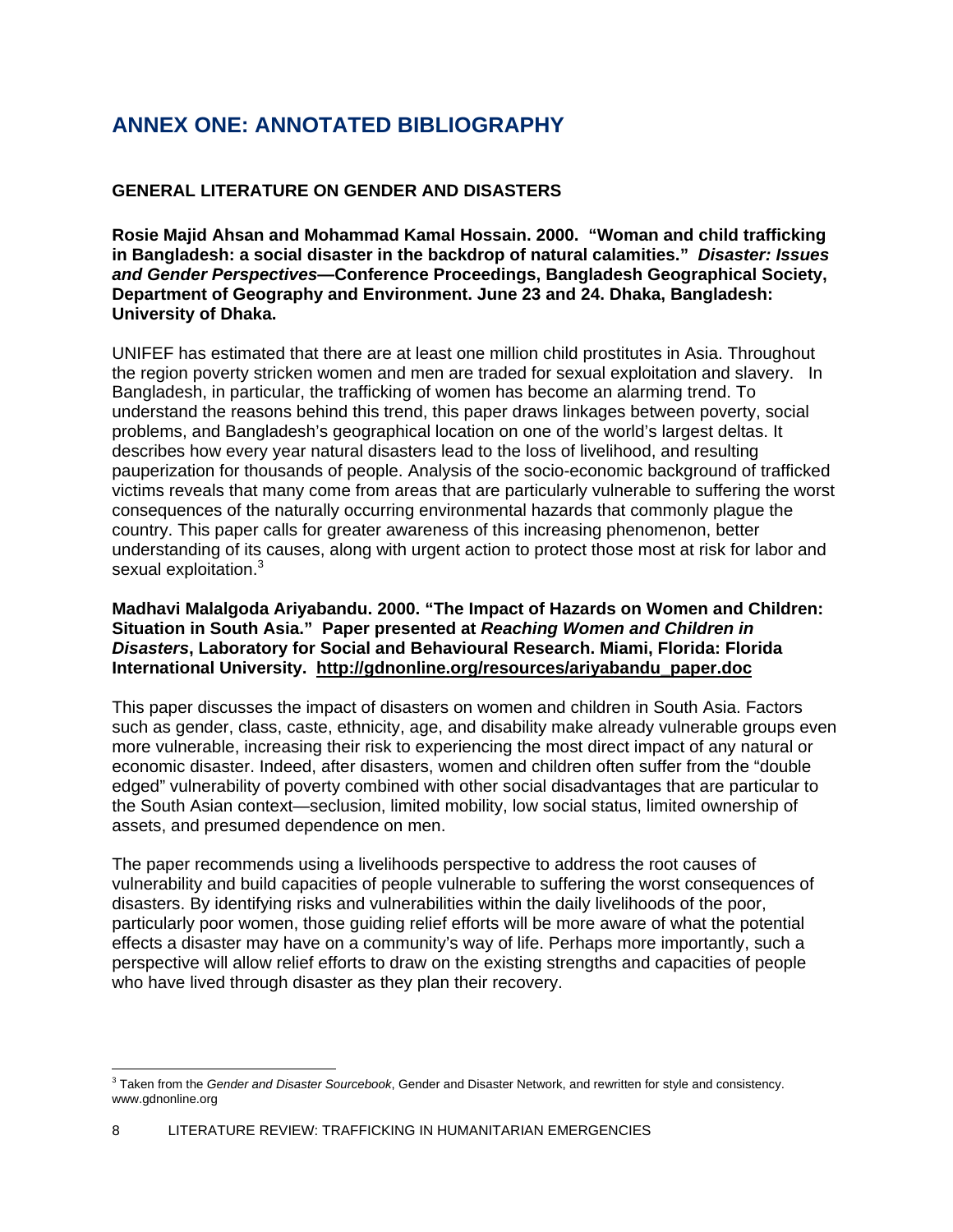#### **Madhavi Malalgoda Ariyabandu. 2005.** *Gender Dimensions in Disaster Management: A Guide for South Asia***. UK: Conflict and Humanitarian Affairs Department, Department for International Development (DfID).**

This book examines gender concerns in disaster management and provides a guide for managing vulnerabilities and identifying capacities of women and other actors in disasters in a South Asian context. South Asia is particularly prone to disasters, from earthquakes and cyclones in India to floods and droughts in Bangladesh. High levels of poverty and vast social inequalities make many people in South Asia extremely vulnerable to disasters. Impoverished people and disadvantaged groups lack resources to prepare for and respond to disasters, and are thus more vulnerable to disasters and their aftermath—including trafficking. This is especially true for South Asian women. However, the book notes that current disaster management practices lack an understanding of, and a sensitivity to gender. The book provides a list of recommendations, including greater planning for disaster management, shifting the focus of disaster management to managing risks rather than emergencies, understanding gender concerns in disaster mitigation planning, recognizing women's capacity in disaster management and planning, including women in all stages of disaster planning, and paying special attention to all vulnerable groups.

The book provides several frameworks for addressing women's increased vulnerability during disasters. The first framework discusses incorporating women during disaster preparation, including understanding how the division of labor occurs along gender lines during disaster preparation, while disasters are ongoing, and during post-disaster rehabilitation; measuring skills and capacities to respond to disasters; and disaggregating vulnerabilities based on age and gender. A second framework illuminates the recommendations provided in the book with associated good practices; for example, a policy recommendation of "ensure policy commitment to equitable gender representation" is accompanied by the practice of "special mechanisms and forums to ensure women's participation are created." A third framework provides guidelines for disaster management practitioners in planning, implementation, and monitoring and evaluation of disaster programs, with the same delineation of actions required and suggested good practices, as well as checklists for assessments and specific tips to ensure women's participation.

#### **Bridget Byrne and Sally Baden. 1995.** *Gender, Emergencies and Humanitarian Assistance***. Brighton, U.K.: BRIDGE, Institute of Development Studies, University of Sussex. http://www.bridge.ids.ac.uk/reports/re33c.pdf**

This report discusses the importance of taking gender issues into consideration when responding to emergencies and providing humanitarian assistance. It is commonly believed that in the aftermath of disaster, the particular vulnerabilities of women often force them to take dangerous and undesirable actions to sustain themselves. In contrast, men are believed to have greater access to the resources necessary to facilitate recovery from disasters, such as banking and credit, more transparent job markets, and the like. Yet, as the authors note, there has been limited analysis of the role that social relations play in determining who suffers in emergencies and what options are available to affected individuals and communities.

To better understand the effect of gender relations on how women and children experience disasters, and to remedy such inequities, this report calls for the development of a planning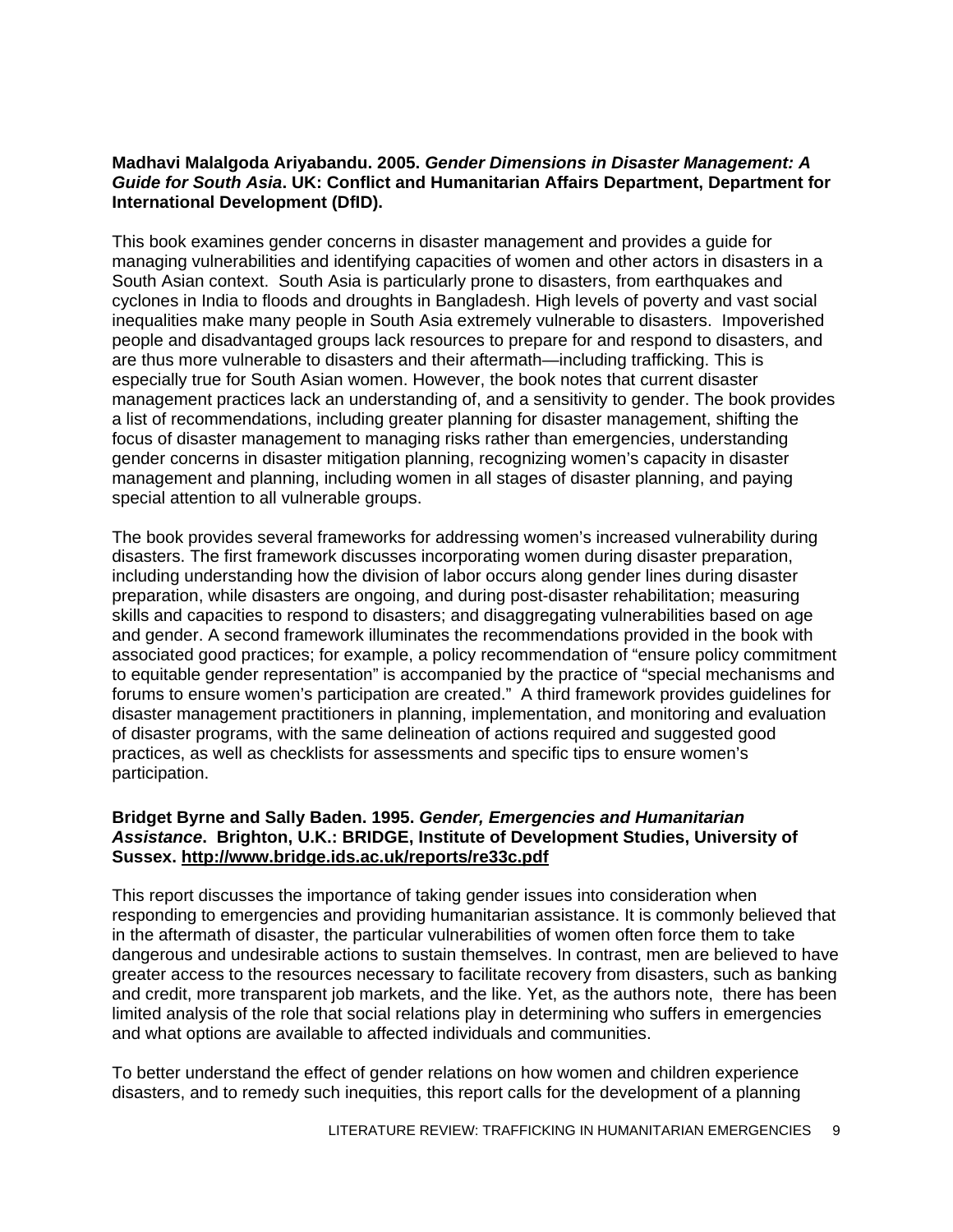framework for introducing gender analysis into emergency response situations. The authors note that this is a long-term project, and rather than suggest a comprehensive set of guidelines, which may never be adhered to, they seek to establish a loose set of minimum standards emergency practice that if omitted from emergency relief plans would result in women being negatively affected in costly and irrevocable ways. Such a minimum set of standards would include:

- Development of a gender analysis from the beginning of any response to an emergency situation. This will require the employment of staff with gender training, or the training of existing staff.
- Registration of refugee women.
- Attention to security issues.
- Gender should be a prime consideration in methods chosen to distribute resources.
- Early in the consultation process, means should be sought to ensure that women are represented.

Consulting women and giving them decision-making power during such critical periods is perhaps the key element to ensuring that gender issues receive the consideration they deserve during disasters, in their aftermath, and during the recovery period. Consultation of women is likely to lead to the identification of needs not conventionally provided for in emergency programs—family planning services, sanitary products and other non-food items, training and income-generating opportunities, or protection against sexual or domestic violence, including the risk of falling victim to human trafficking.

#### **Lin Chew and Kavita N. Ramdas. 2005.** *Caught in the Storm: The Impact of Natural Disasters on Women***. The Global Fund for Women. http://www.globalfundforwomen.org/downloads/disaster-report.pdf**

This report describes the dangers that women face in disasters and their immediate aftermath, After disaster, as chaos ensues and social institutions such as the government and law enforcement break down, women are at an increased risk of violence. Problems of violence can be even worse in regions with prior histories of armed civil and/or social conflict. Disaster relief efforts often fail to include attention to specifically female health needs such as obstetrical care, sanitary supplies, and they may be unable to access adequate relief aid because essentials are geared toward the need of a single adult or because they are intimidated to go to distribution areas controlled by men. Additionally, disaster often devastates the informal economy, leaving women, vulnerable to impoverishment, forced marriage, labor exploitation, and trafficking. Finally, although women are often the first to mobilize local relief efforts, they are rarely included in policy and decision making, leaving the critical roles they play unrecognized.

The Global Fund for Women has provided assistance internationally to local women's groups during the Asian Tsunamis, the Kashmir Earthquake, and Hurricanes Stan and Mitch. Based on what they learned from the groups as they respond to these disasters, the Fund recommends including women in pre-and post-disaster planning, keeping women safe, protecting girls' education, targeting women's health needs, helping women become self-sufficient, ensuring equal aid distribution, and bringing women into all decision-making processes.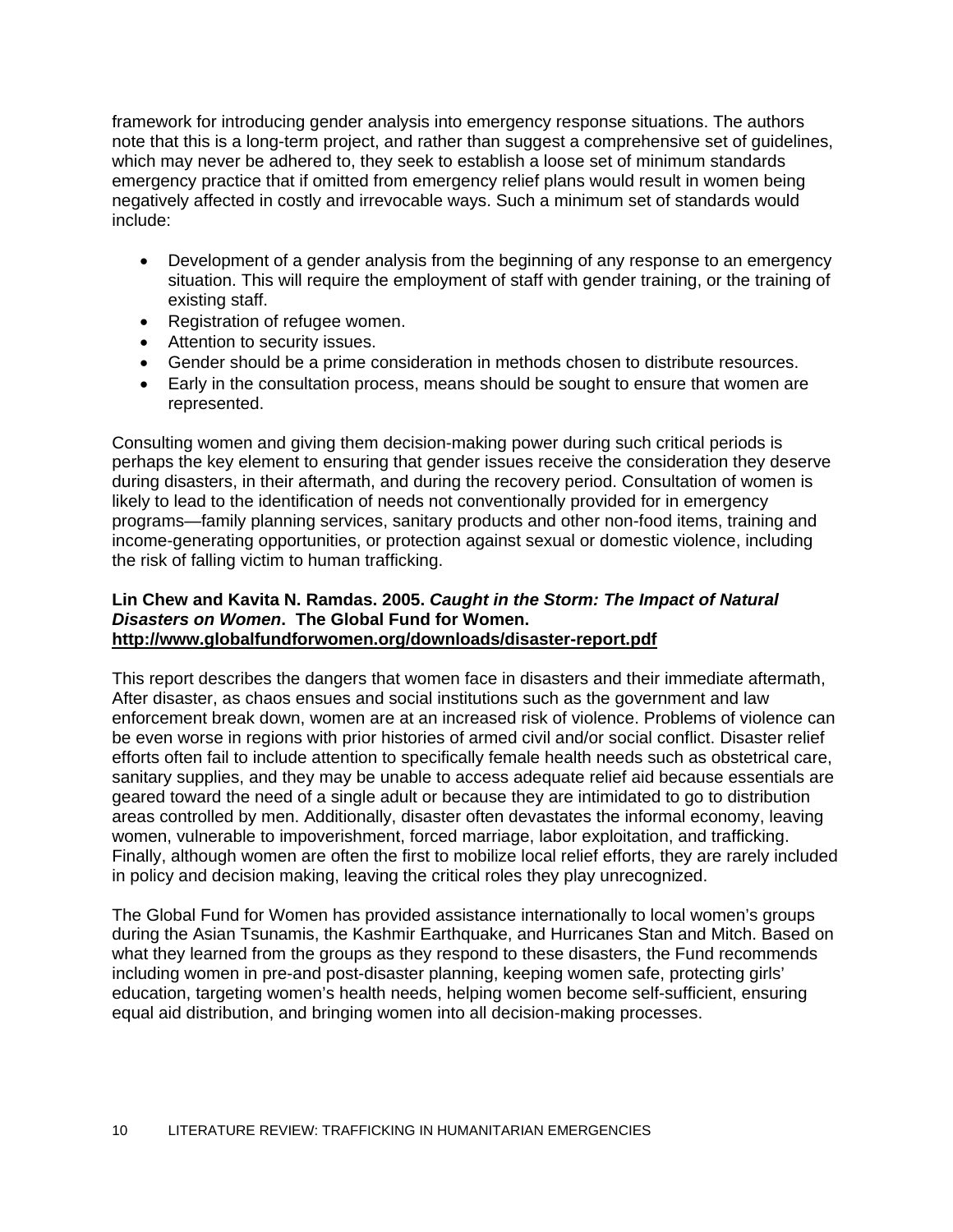#### **Patricia L. Delaney and Elizabeth Shrader. January 2000.** *Gender and Post-Disaster Reconstruction: The Case of Hurricane Mitch in Honduras and Nicaragua***. Decision Review Draft, LCSPG/LAC Gender Team. Washington, D.C.: The World Bank.**

This report discusses gender concerns at all stages of disaster management in Honduras and Nicaragua. Prior to the hurricane, women lacked full equality in economic participation, health, and inclusion in governance. Moreover, relatively little preparation for disaster existed, particularly in homes and communities, where women are most affected. After the hurricane, women were forced to take on extra duties to compensate for lost assets and were not engaged in the reconstruction decision-making. The report recommends:

- Generating additional data, disaggregated by sex, on reconstruction projects after disasters.
- Developing capacity-building in gender and disasters among donors and international NGOs implementing reconstruction programs.
- Adapting tools and policy instruments to incorporate gender and disaster concerns.
- Increasing women's participation in disaster and development programming.
- Coordinating planning and implementation of disaster reconstruction among local government, civil society, international NGOs, and international donors.
- Including social and physical vulnerabilities in mitigation planning.

#### **Stephanie Delaney. 2006.** *Protecting Children from Sexual Exploitation and Sexual Violence in Disaster and Emergency Situations: A Guide for Local and Community Based Organizations***. Bangkok, Thailand: End Child Prostitution, Child Pornography and Trafficking of Children for Sexual Purposes (ECPAT) International. http://www.ecpat.net/eng/pdf/Protecting\_Children\_from\_CSEC\_in\_Disaster.pdf**

This manual serves as a practical guide to those working to protect children from sexual exploitation and violence in disasters and emergencies. The authors differentiate among what should be done before disasters (mitigation), in the immediate aftermath (response), and over the course of longer term reconstruction (recovery).

Although both boys and girls are sexually exploited, the means of exploitation are often varied, For girls, sexual exploitation is often linked to gender-based violence and related to their powerlessness in society. For boys, especially in conflict zones, sexual violence is frequently used as a method of intimidation. Children who are especially vulnerable to sexual exploitation or violence are those who lack parental care, are mentally and physically disabled, or belong to marginalized ethnic and religious minority groups. However, as the authors note, because of the pressures resulting from crises all children are at risk.

Violence and exploitation have long-lasting effects on children, leading to physical, emotional, and social consequences. These consequences also increase the likelihood that victims will be re-exploited. The manual advocates adopting a rights-based approach when dealing with children who have suffered from violence and exploitation. Such an approach would include ensuring equality, non–discrimination, and inclusion; considering the 'best interests' of the child; fulfilling their right to survival, protection, development, information, and expression;; and teaching children to be accountable for their own actions while holding others accountable for their action.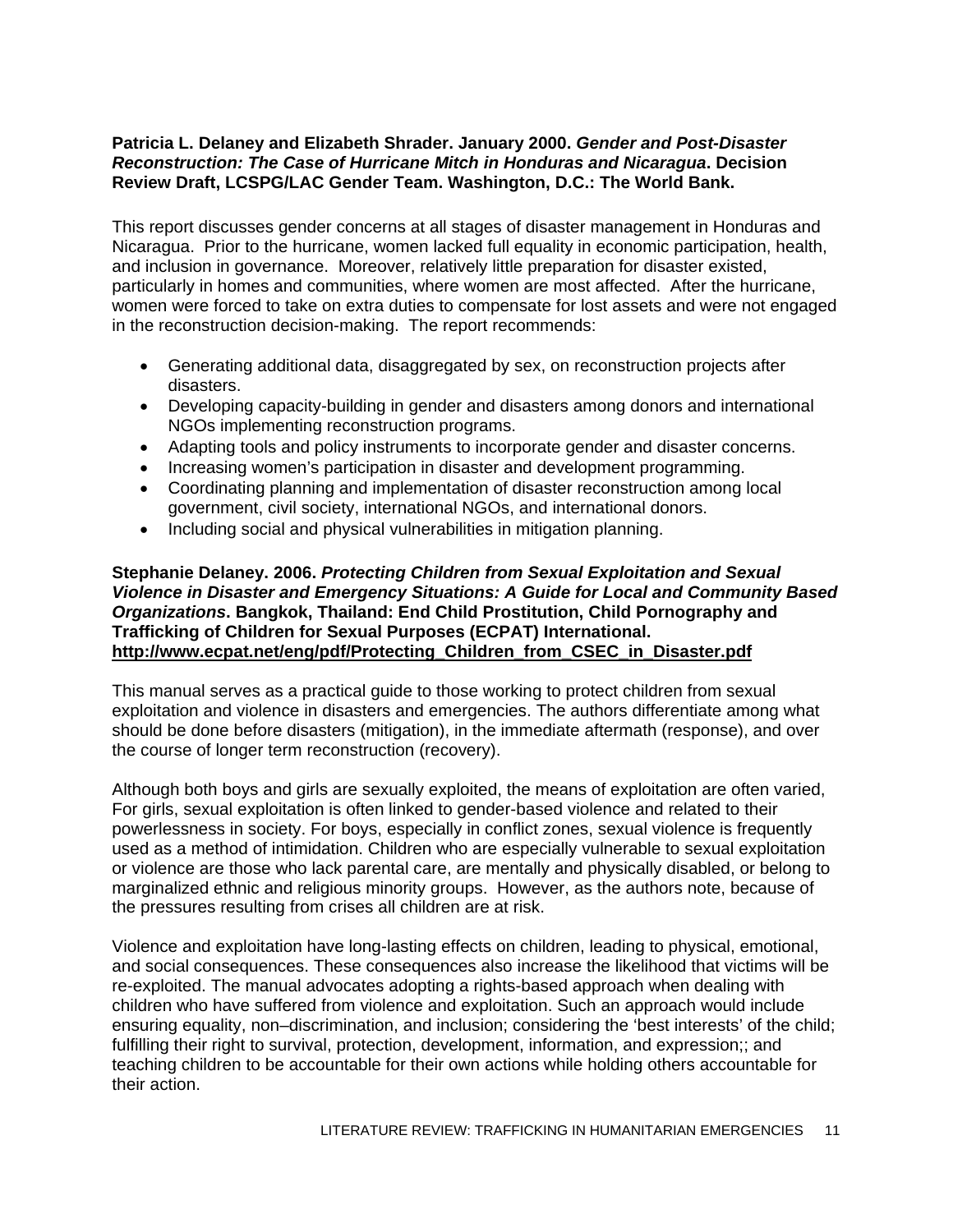In addition to this rights-based approach, the manual promotes a framework for action in disaster and emergency situations that involves preventing, ending, and alleviating the immediate effects of the sexual exploitation that often accompanies such situations; restoring dignified living conditions, providing for restitution, and repatriation; and creating and protecting environments—political, legal, social, cultural, economic—that respect the rights of the individual. The manual also advocates adopting universal codes of conduct for humanitarian workers and peacekeepers, including training and implementation support.

As the manual suggests, it may be most effective to mount emergency relief operations through local organizations, who have a deeper understanding of the cultural context and often are the first on the ground during a disaster or emergency, but may lack the funding necessary for prioritizing children's needs. Moreover, the manual recommends working with all relief organizations to create a child protection policy, including training on the policy, before an emergency strikes. Once the emergency has occurred, and throughout reconstruction, the manual recommends that organizations emphasize their commitment to child protection policies and review reporting and decision making procedures already in place. The authors make special note of the need for organizations to examine all offers of help and assistance, particularly in terms of background checks for new staff and volunteers, and establish strong networks, including developing protocols, with other agencies and organizations involved in relief efforts. In providing emergency relief, organizations must be cognizant of risks inherent in relief, such as in camp design and layout, and distribution of relief and services. Finally, the manual recommends consulting with vulnerable communities to create protection committees and safe spaces.

#### **Gender Equality and Disaster Risk Reduction Workshop: Call to Action. 2004. Honolulu, Hawaii. http://www.gdnonline.org/resources/Action%20Recommendations.doc**

This workshop, featuring participants from governments, NGOs, and academic and research institutions, convened to discuss methods for integrating gender and addressing women's vulnerabilities in disaster management. The workshop stressed the importance of building capacity in women's groups and community-based organizations to involve the community at all levels, guarantee equitable power in partnerships, ensure resources and funding, and address root causes of vulnerability. The workshop also addressed communications, training and education, science and technological development, challenges in addressing gender concerns in complex emergencies revising organizational structures, and establishing participatory action research and participatory approaches to disaster risk reduction.

The document that formed the platform for this meeting brought together recommendations from several previous conferences, including the 46<sup>th</sup> session on the Commission on the Status of Women, the Miami conference addressing steps to reach women and children in disasters, the Vancouver conference exploring the needs of women in disasters, Pakistan's Duryog Nivaran workshop on gender and disasters, the community symposium in Australia, and the strategic recommendations of the Pan American Health Organization. The focus for this conference was not on issue identification but on prioritizing needed changes and strategizing about the implementation of such actions in the coming decade.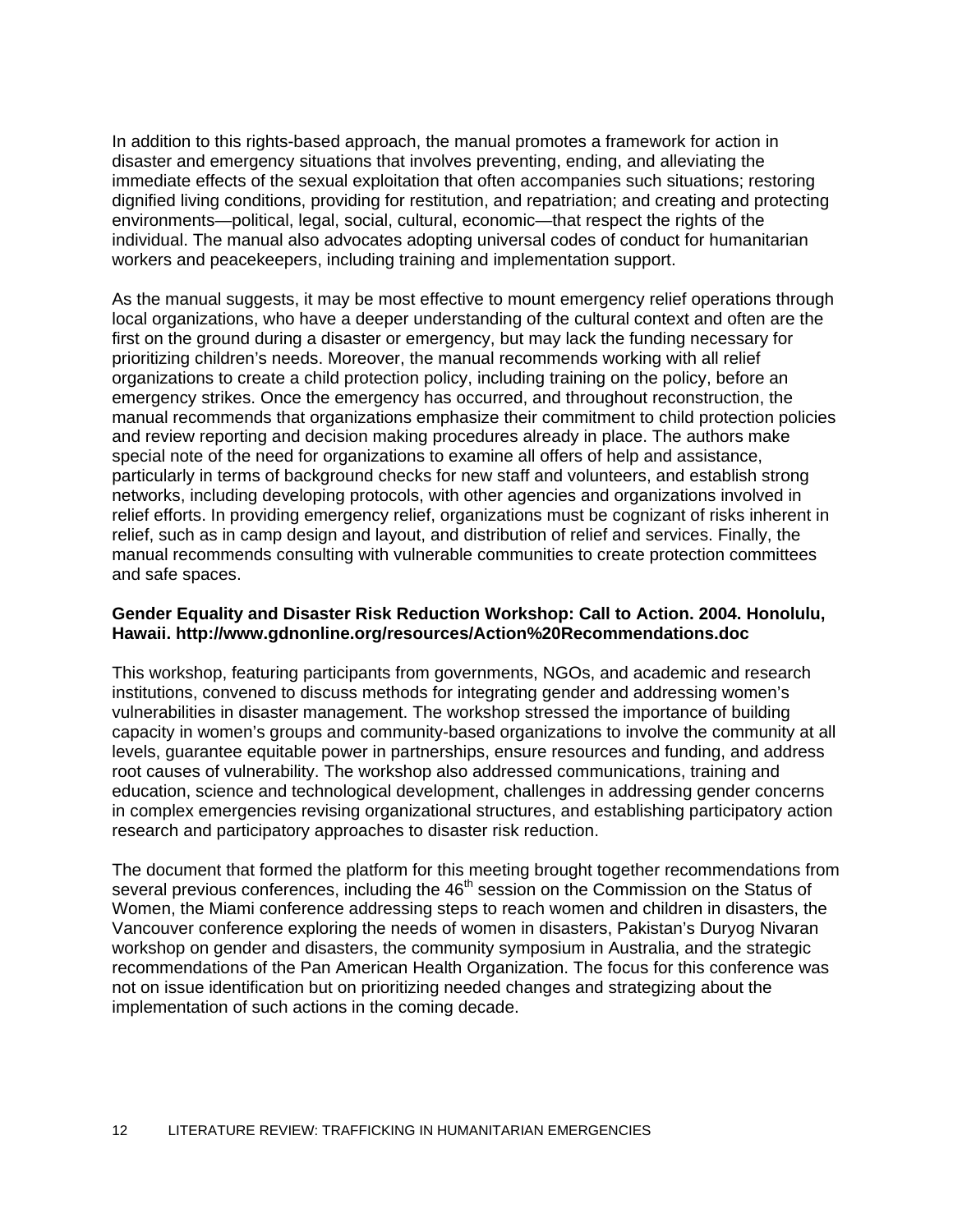#### **Interagency Standing Committee (IASC). 2005.** *Guidelines for Gender-based Violence Interventions in Humanitarian Settings: Focusing on Prevention and Response to Sexual Violence***. Geneva, Switzerland: IASC, 2005. http://www.gdnonline.org/resources/iascgbv-guidelines09-11-05.pdf**

This report discusses gender-based violence in post-crisis situations and provides tools for practitioners to effectively respond to such violence. Because they are separated from family and community following disasters and during and after conflicts, women and children are exceptionally vulnerable to sexual assault and physical abuse at the hands of armed forces. It is the premise of the authors that regardless of the presence or absence of concrete and reliable evidence, all humanitarian personnel should in fact assume and believe that gender-based violence, and in particular sexual violence, is taking place during the post-crisis period place and is a serious and life-threatening protection issue.

The report outlines a set of guidelines, the primary purpose of which is to enable humanitarian actors and communities to plan, establish, and coordinate a set of minimum multisectoral interventions to prevent and respond to sexual violence during the early phase of an emergency. Although the guidelines primarily focus on the detailed implementation of minimum prevention and response during the early stages of the emergency, they also provide an overview of activities to be undertaken in the preparedness phase, in the more established phases, and during recovery and rehabilitation.

For each of the interventions detailed in the early stages, an action sheet is provided that provides guidance on specific key actions, responsibility for those actions, and key resources available to support implementation of the key actions. The Action Sheets are organized by cross-cutting functions requiring action from multiple organizations—coordination, assessment and monitoring, protection, human resources, and information education communication—and sectors—water and sanitation, food security and nutrition, shelter and non-food items, health and community services, and education. The guidelines emphasize the importance of multisectoral coordinated action and community involvement, and each Action Sheet is linked to related Sheets in other sectors and addressing other functions.

These guidelines were developed from a thorough review of tools, standards, research and background materials, and other resources developed by UN, NGO, and academic sources to address gender-based violence in post-conflict situations. Each Action Sheet lists a set of key recommendations making this a very valuable toolkit for all those intervening in post-crisis contexts.

#### **Andrew Johnson. 2005.** *Protecting Children in Emergencies: Escalating Threats to Children Must Be Addressed***. Westport, Connecticut: Save the Children. http://www.rb.se/NR/rdonlyres/4312DF68-06B5-41AA-89FA-79CA4861C3FE/0/newsletter3.pdf**

This policy brief outlines the threats faced by children in disasters and conflicts and provides suggestions for how the international community can best mitigate these threats. Economic desperation, poor camp security, and lack of income-earning opportunities result in children being left alone after a crisis and can lead to an increase in exploitation, child trafficking, and forced conscription of children. It is estimated that 300,000 children worldwide have been abducted by armed forces at gunpoint or forced to enlist by economic necessity. In response to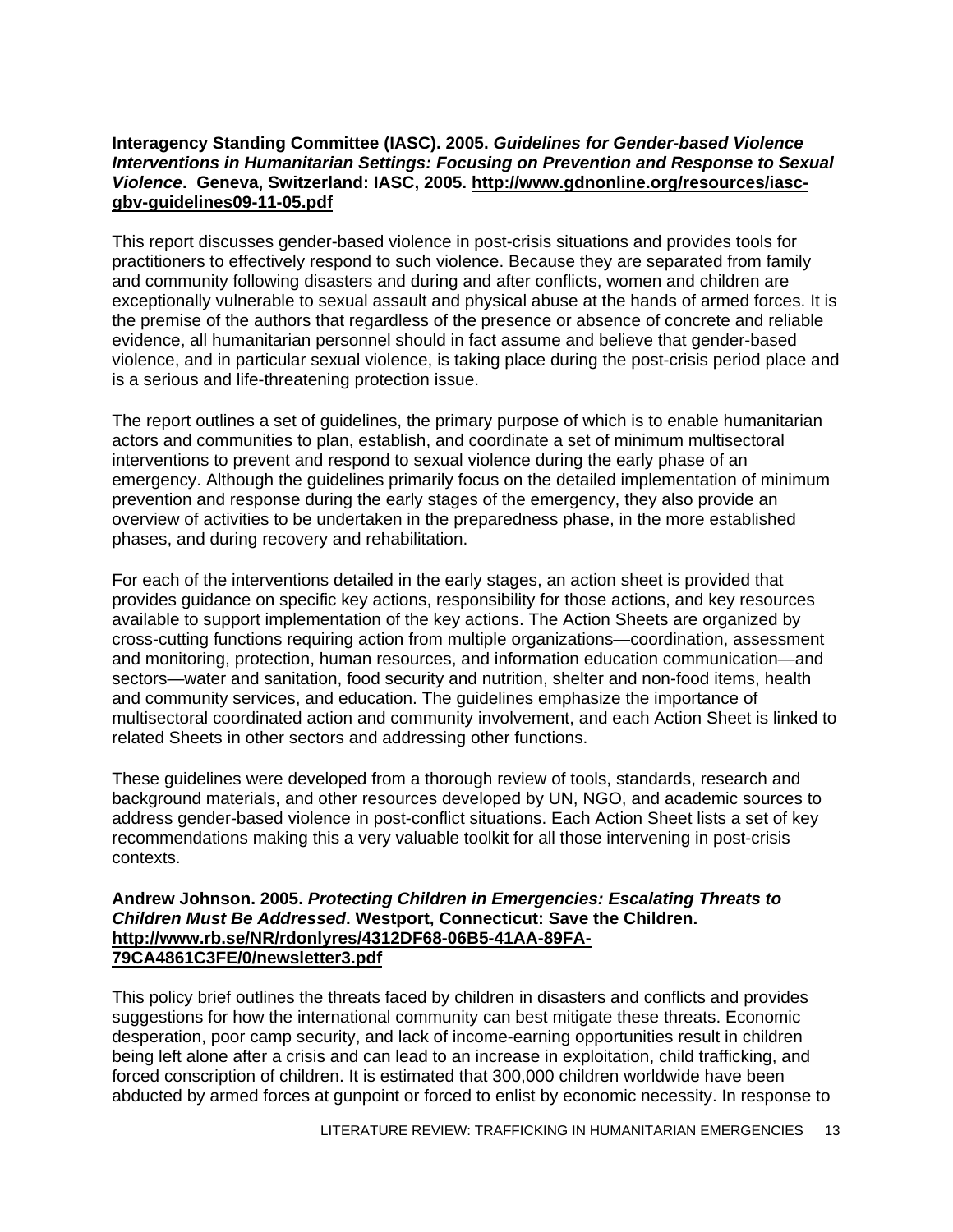this situation, Save the Children has identified several critical types of protection for children, including protection from exploitation and gender-based violence and protection from recruitment into armed groups.

Beyond integrating child protection into all its emergency response programs, at every stage of the crisis, Save the Children also calls upon the international community to take the following steps to better protect children in emergencies and reduce their physical and emotional risks: make child protection an integral part of all humanitarian responses, Ratify, enforce, monitor and report on international treaties created to protect children, provide adequate short-term and long-term resources for child protection activities, implement a systematic and comprehensive monitoring and reporting mechanism for incidents of violence against children, and ensure that states recognize that children are central to the peace and security agenda. Finally, noting that current information about children in crisis remains unreliable, Save the Children recommends establishing a systematic global monitoring and reporting system to track children affected by conflict and disaster.

#### **South Asian Regional Initiative/Equity Support Program***.* **n.d.** *South Asian Resource Book on Livelihood Options for Survivors of Trafficking and Other Forms of Violence***. Washington, D.C.: U.S. Agency for International Development. http://www.sariq.org/downloads/download.asp?file=10\_29\_59Resoucre\_Final (3).pdf**

SARI/Equity, a Regional Program on Equity for Women and Children funded by USAID and implemented by AED, focuses on reducing trafficking and other forms of violence against women and children, fostering safe migration, strengthening the care of survivors/victims, and improving the implementation of laws and policies. Within these broad objectives SARI/Equity brings together experts from government, the judiciary, civil society and academia from the countries of Bangladesh, India, Nepal and Sri Lanka to participate in Regional Action Forums (RAFs) for policy change and action.

The RAF addressing "Strengthening the Care of Survivors/ Victims of Trafficking and Other Forms of Violence" had as its priority the development of initiatives that would enable survivors to make the transition from rescue to personal, social, and economic rehabilitation. This Resource Book is the result of that RAF, and is a compilation of sustainable livelihood programs implemented in the region, which, with appropriate modifications and adaptations, could be used as a guide for organizations, government units and corporate businesses who assist survivors in their rehabilitation and reintegration.

The guide provides comprehensive descriptions of case studies from Bangladesh, India, Nepal, and Sri Lanka of sustainable livelihood programs that have proven successful as a means of economic rehabilitation leading to economic empowerment. The case studies illuminated in the guide had contributed to at least one or all of the three basic developmental needs of survivors: economic—increased income, financial self-reliance, and improvement in standard of living, social—acceptance in the family and society, participation in social and political activities, and personal—increased level of confidence, capacity-building, decision-making skills, negotiation skills.

Exemplary programs include training in tailoring, handicraft design, and garment making; agricultural, horticultural, and livestock development and improvement; microcredit and group savings; and training in entrepreneurship and market development. The guide also lists guidelines for the replication of these projects in other regions and under different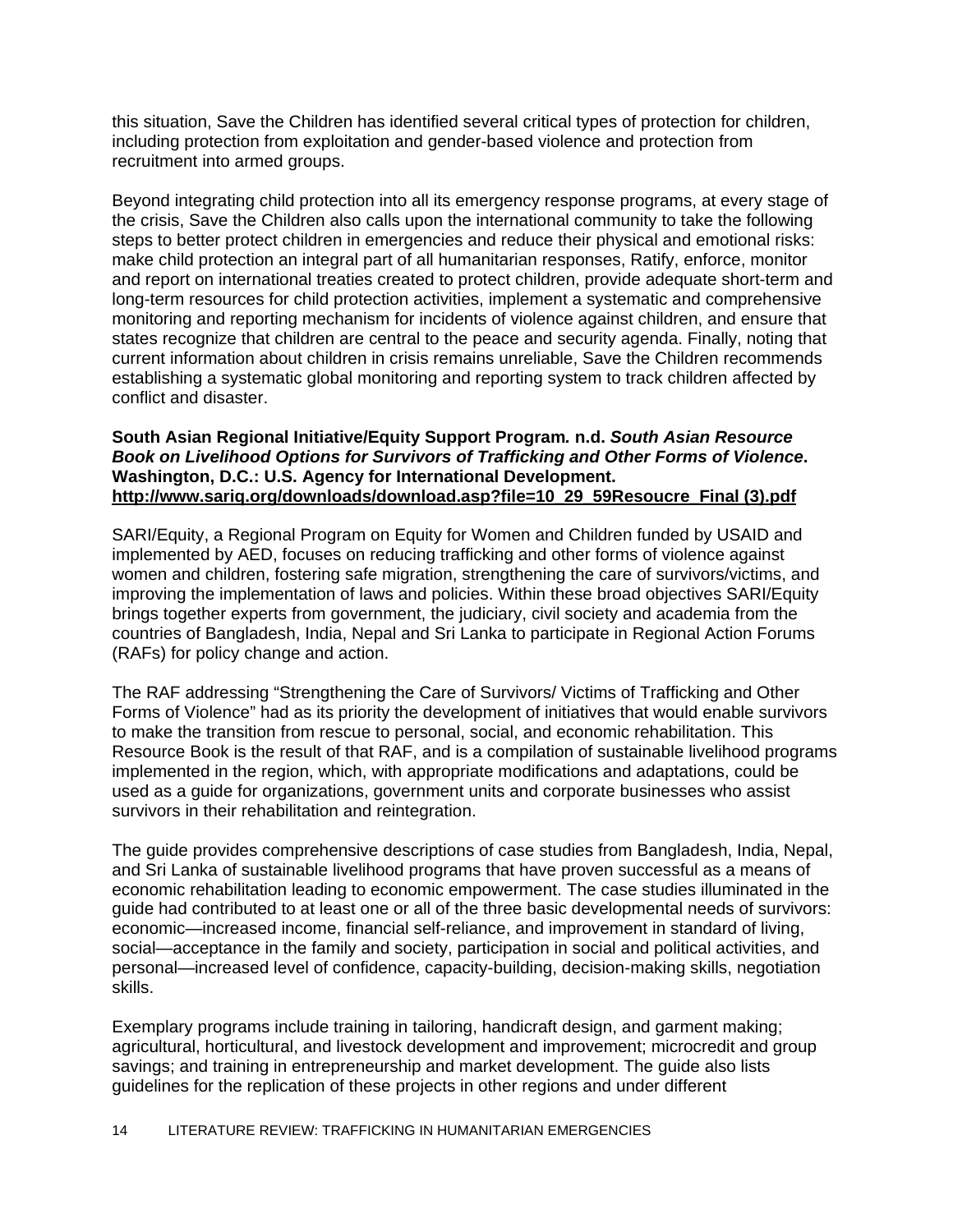circumstances, providing approaches that can be adapted to different target groups, geographic areas, market linkages, as well as the varied demands of different communities.

#### **Raymond E. Wiest, Ph.D. 1994.** *The Needs of Women in Disasters and Emergencies***. Winnipeg, Manitoba: Disaster Management Training Programme, U.N. Development Programme and Office of the U.N. Disaster Relief Coordinator. http://www.radixonline.org/resources/women-in-disaster-emergency.pdf**

This report describes the difficulties women, in particular, face in disasters and how to build on existing mechanisms to protect and empower women in emergency situations. The disruption of social relations brought on by emergency displacement often leads to a loss of security and protection for women. The absence of employment opportunities and the increase in womanheaded households among displaced populations also forces increasing numbers of women and girls into situations where they are exploited into prostitution or slave labor. In addition, the widespread subordination of women has led to women experiencing more stress than men, including concern over the care of dependent children.

Noting that more needs to be done to assess the extent of women's specific vulnerabilities—and the cultural norms that produce them—the report recommends implementing emergency relief programs that distinguish between women in different social situations and in different phases of the emergency; maintain a sensitivity to differences in age, education, social class, and rural or urban background; enhance opportunities for gainful employment available to women; and seek to further understand the links between refugees and sexual exploitation. Recognizing that strong indigenous associations provide an organizational base for emergency response, the report also stresses the need to enhance women's associations in developing economies to ensure sustainable recoveries from disasters and emergencies.

#### **TSUNAMI LITERATURE**

#### **Asia Pacific Forum on Women, Law and Development. 2005.** *Why are Women More Vulnerable During Disasters? Violations of Women's Human Rights in the Tsunami Aftermath***. http://apwld.org/pdf/tsunami\_report\_Oct2005.pdf**

This report is the outcome of the Asian Civil Society Consultation on Post Tsunami Challenges held in Bangkok in early 2005. Women's organizations involved in relief, rehabilitation, and reconstruction efforts from India, Indonesia, Thailand, Burma, Sri Lanka, and Maldives came together to produce this comprehensive report, which focuses on human rights violations suffered by women in the aftermath of the Asian tsunami. Such a document is timely given the gravity of the violations and the extent to which women were excluded from the rehabilitation process.

The report seeks to draw attention to the fact that although it is generally believed that everyone, men, women, and other vulnerable groups, suffered equally from the Asian tsunami, statistics indicate that in Aceh, India, and Sri Lanka more women died in the tsunami then men and almost 80 percent of the total dead are women. Not only did it kill more women, but the tsunami also produced some very gender-specific after shocks, ranging from women giving birth in unsafe conditions to increased cases of rape and abuse, which are documented in this report.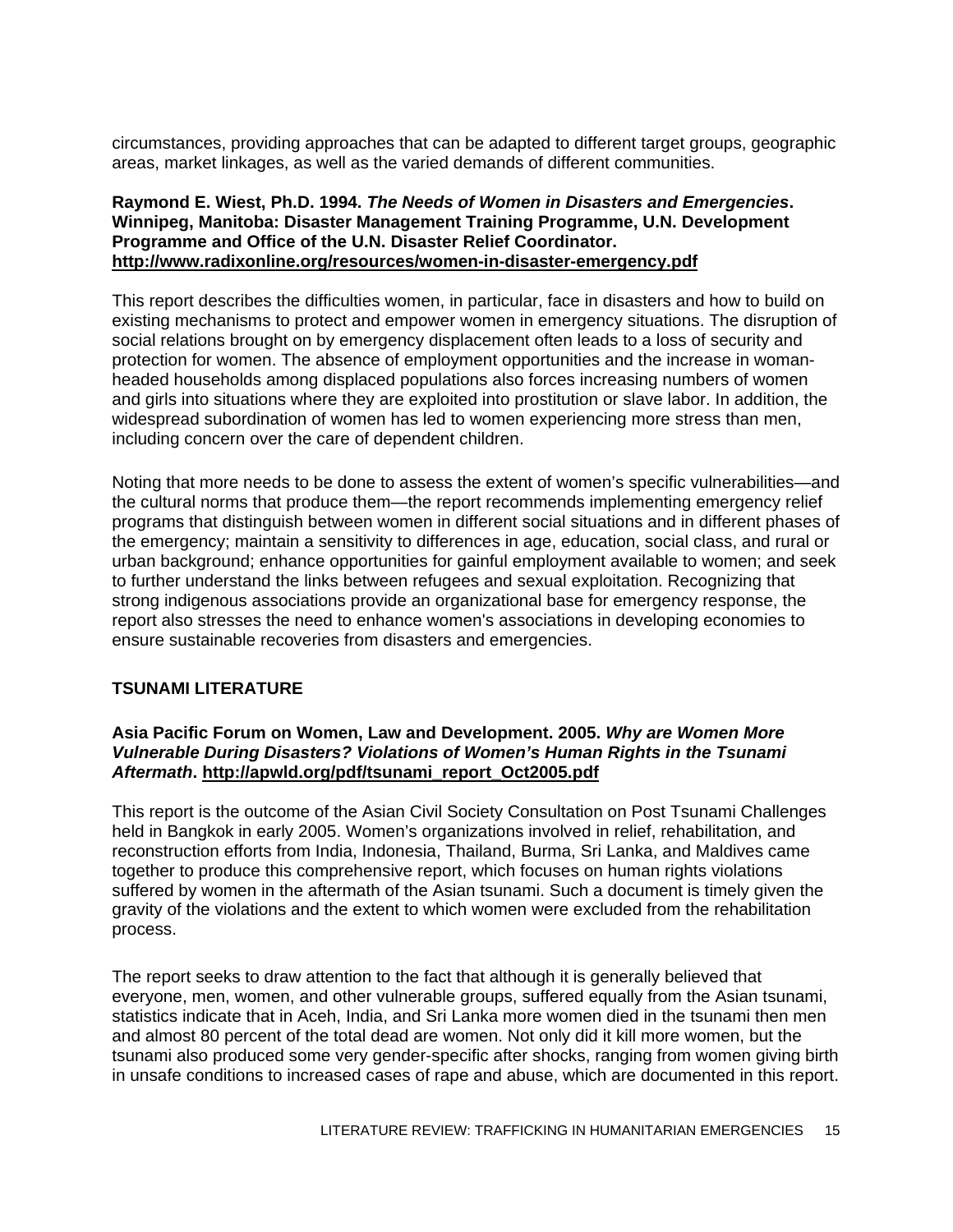In Aceh and parts of India where women are unable to own land, those who have lost male relatives have lost their homes and in many cases have been forced into economic despair. In India, the greater numbers of women dead have resulted in widowers and young men kidnapping young girls for what are now being called "tsunami marriages." In Aceh, international humanitarian assistance personnel were required to remain in major city centers, and were unable to adequately patrol the countryside. In Sri Lanka, recruitment of child soldiers has increased, particularly the abduction of children by the LTTE. In Thailand, there has been a lack of access to information, leaving women especially vulnerable to trafficking. Finally, throughout the region, internally displaced persons camps have been built without taking the needs of women into consideration, and women have been excluded from the process of rebuilding their countries so that they remain unable to advocate for their safety and their rights.

In addition to documenting these atrocities, the report makes a series of recommendations for addressing women's concerns in the countries affected by the Asian tsunami. These include:

- Consult and involve affected communities in the planning, design, and implementation of relief projects and in the process of reconstruction and rebuilding.
- Demand transparency and accountability in the spending of foreign assistance funds received by the governments of the affected countries as well as international and national NGOs.
- Recognize and address the gender-specific and special needs of women.
- Recognize the needs and rights of children, elderly, and the disabled.
- Ensure long-term medical and psychological treatment and assistance for HIV/AIDSaffected women.
- Provide gender disaggregated data regarding the tsunami affected areas.
- Promote peace building efforts as part of the reconstruction in Sri Lanka and Aceh.
- Ensure that relief and reconstruction activities are implemented without discrimination based on gender, caste, class, ethnicity, religion, age, migration, citizenship and other factors.
- Provide legal and financial assistance to women who have to fight for their right to land in disputes with business corporations.
- Recognize the rights of the fishing communities and ensure that business interests in the rebuilding process do not negatively affect livelihoods of the seashore people.

#### **Asia Pacific Forum on Women, Law and Development. 2005. "Women's Human Rights Concerns in Tsunami Affected Countries."** *Tsunami Aftermath***.**

This article discusses impact of the tsunami on women's human rights, broken down by country. Post-disaster, women are susceptible to trafficking because of their socio-economic status, barriers to choice, and lack of resources. Additionally, relief efforts are based on pre-existing structures of resource distribution reflecting the patriarchal society. In Aceh and Sri Lanka, women are threatened by camps designed without thought to safety, leaving women and children vulnerable to gender based violence or kidnapping. In Thailand, marginalized women lack access to relief assistance and are therefore vulnerable to sexual exploitation and forced labor. Recommendations include ensuring the safety of women in camps and relocated communities and ensuring the protection of women during military violence.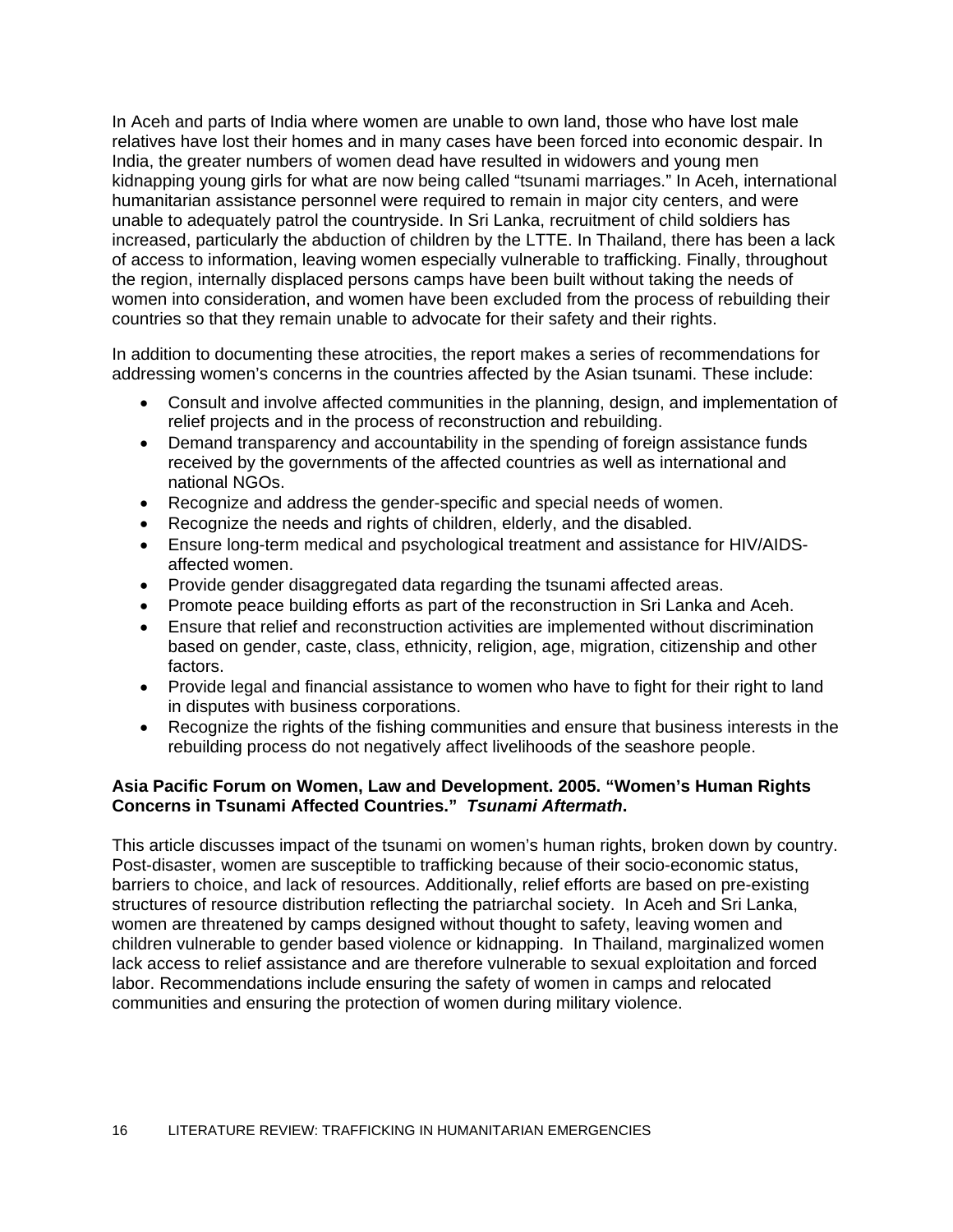#### **Kate Burns. 2005.** *Gender Dimensions of the Response to the Tsunami***. Speech at the Tsunami Health Conference, Phuket, Thailand.**

#### **http://www.who.int/hac/events/tsunamiconf/presentations/2\_3\_gender\_human\_rights\_bu rns\_doc.pdf**

This speech discusses the role of the U.N. and the Office for the Coordination of Humanitarian Affairs (OCHA) in post-tsunami recovery and reconstruction. In 2004, OCHA launched a new policy on gender equality, which has four main components that work in line with OHCA's mandate in humanitarian action: gender information management and analysis, humanitarian response and coordination recognition of the needs of women and girls, incorporation of gender equality and perspectives into humanitarian policy and evaluation, and humanitarian advocacy of the rights of women and girls.

Accompanying this was a tool to analyze whether gender was being considered in rehabilitation, including measuring vulnerabilities, changes of gender roles post-crisis, the availability of sex and age disaggregated data, access to resources for humanitarian assistance and reconstruction, and participation in the response processes. The speech notes that trafficking was recognized as a potential problem in the post-tsunami phase, and donor and international organizations worked with local women's NGOs and governments to support and provide care and safety to unaccompanied minors and orphans. The speech concluded with a series of recommendations that focused on greater coordination among experts in gender and emergencies, particularly within the health sector, and the formation of a gender working group on the tsunami to support integrating gender into all sectors.

#### **Sarah Fisher. 2005.** *Gender Based Violence in Sri Lanka in the aftermath of the 2004 Tsunami Crisis: The Role of International Organizations and International NGOs in Prevention and Response to Gender Based Violence.* **Leeds, U.K: University of Leeds. http://www.gdnonline.org/resources/fisher-post-tsunami-gbv-srilanka.doc**

This paper examines the role that International Organizations (IOs) and Non-Governmental Organizations (I/NGOs) played in preventing and responding to gender-based violence (GBV) after the 2004 tsunami in Sri Lanka. Gender based violence has long been a problem in Sri Lanka, and although the tsunami heightened their vulnerability to such violence, little attention is often given to the issue of gender-based violence in disaster management. Given the frustration, stress, and depression brought on by long-term communal living, rates of genderbased violence have increased. In addition, women and children living in displacement camps were especially vulnerable to attacks and kidnapping by rebels and other armed forces.

The author of this study found that few gender-based violence activities were implemented during the post-tsunami period, and those that were, were mainly continuations of pre-existing activities. In general the work of International Organizations working in Sri Lanka after the tsunami can be classified as follows: (1) conducting advocacy work on behalf of tsunamiaffected women, (2) building capacity of service providers and local organizations involved in relief to reinforce gender "sensitization," (3) establishing awareness-raising campaigns, (4) researching and documenting incidents of gender-based violence, and (5) providing support services for victims of gender-based violence. UNHCR, UNICEF, UNIFEM, UNFPA, CARE, and Oxfam all provided post-tsunami gender-based violence support. The study recommended integrating gender into all relief and reconstruction programming; strengthening programs in the five focus areas discussed above; and addressing livelihood options for vulnerable women.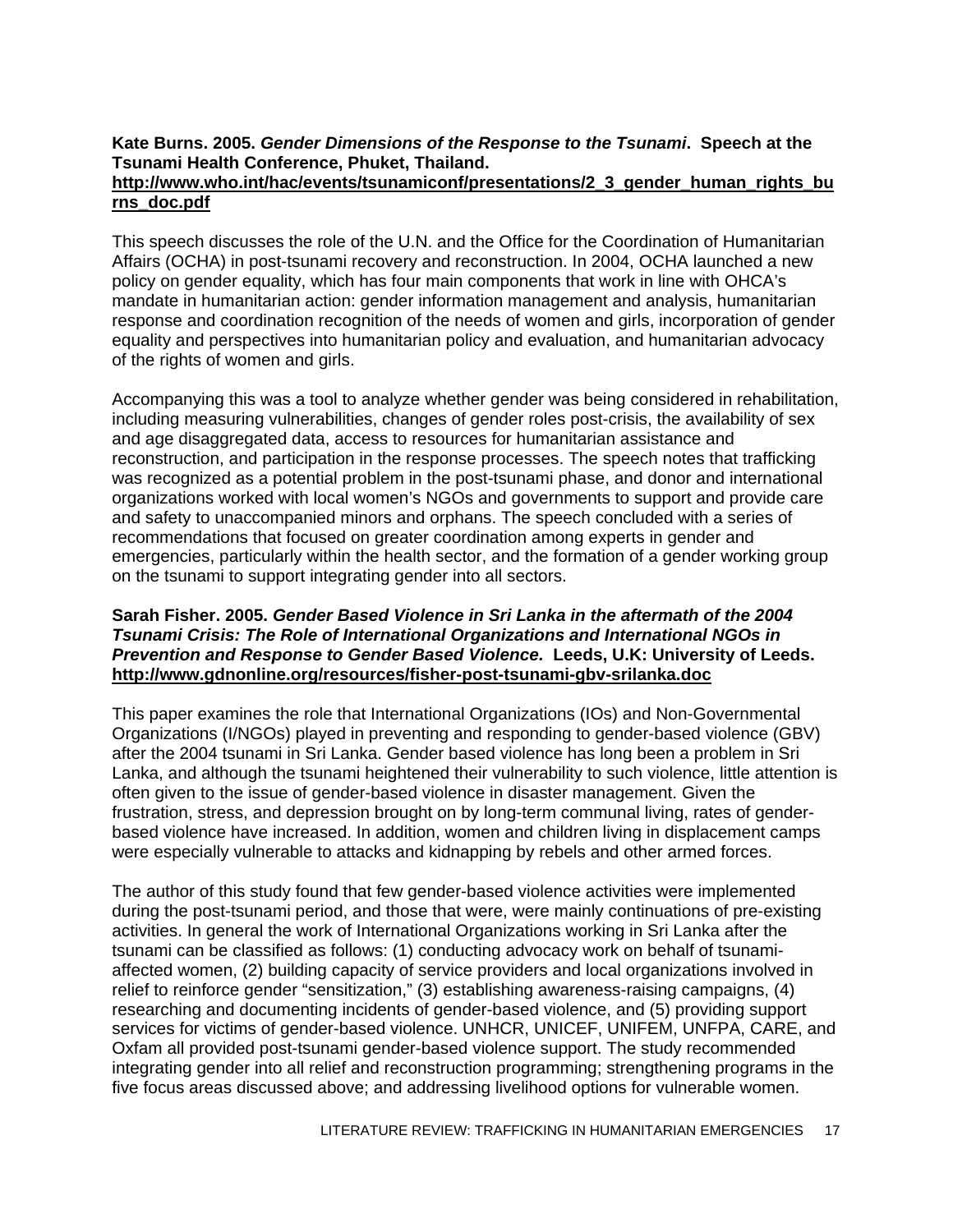#### **Noreen Haider. 2005. "Mafia on Move: Trafficking of Tsunami Children."** *Disaster Dispatch Special Issue on Tsunami***, Issue (4). Colombo, Sri Lanka.**

Children are one of the worst affected populations in the Asian tsunami. It is estimated that one third of the victims were children. Among the survivors there are millions of children who have lost one or both parents. It is also reported that there is an untold number of children of all nationalities that have disappeared in the chaos of the disaster, who are feared to have fallen into the hands of traffickers. The article raises the issues of security and the well-being of these children, and the need to give space to children who have seen death and misery to express emotions. The article provides some visuals of artworks by tsunami affected children in Sri Lanka, and provides information on initiatives by the government of Thailand and the TVE Asia Pacific program on "Children of Tsunami", which capture how affected families are rebuilding and returning to normalcy through children's eves.<sup>4</sup>

#### **Human Rights Center, University of California—Berkeley. 2005.** *After the Tsunami***. Honolulu, Hawaii: East West Center. http://www.eastwestcenter.org/stored/misc/AfterTsunami14FullReport.pdf**

This report documents the result of a study undertaken in five countries affected by the disaster—India, Indonesia, the Maldives, Sri Lanka, and Thailand—to assess the nature and extent of pre-existing human rights problems and their impact on vulnerable groups prior to the tsunami, to investigate violations of human rights in the post-tsunami period, to examine the response of governments and aid agencies to reports of human rights abuses, and to identify human rights violations that likely may develop or persist during the reconstruction phase. Several themes emerged from surveys post-tsunami: there was an exacerbation of pre-existing human rights violations, inequality in aid distribution, impunity and lack of accountability, poor coordination of relief aid, low public confidence in coastal redevelopment, and lack of community participation.

It is commonly understood that natural disasters exacerbate vulnerabilities: those living in substandard housing are often those hardest hit by disaster; ethnic, religious, class, and gender discriminations lead to lack of access to resources; and civil wars interfere with aid distribution and reconstruction. Immediately post-tsunami, international organizations worried that human traffickers might take advantage of the opportunity to compel those made vulnerable into forced labor. Despite these fears and because of preventative actions adopted by these organizations, this report documented very few instances of trafficking.

However, each of the country studies documented particular issues related to the particular vulnerabilities faced by women and children. In India, the researchers found that public and private relief agencies failed to meet women's essential needs for food, shelter, health, and security, and that women were excluded from relief and reconstruction assistance. In Indonesia, women were the majority of casualties during the tsunami. This is in part because women were not trained to swim or climb trees and because they were more commonly home at the time the wave hit, charged with the care of elderly parents and children. For those women that did survive, during the aftermath of the disaster their needs have been largely ignored. In Sri Lanka, a "legacy of violations"—ethnic rivalries and violence, the war between the LTTE and the

 4 Taken from the *Gender and Disaster Sourcebook*, Gender and Disaster Network, and rewritten for style and consistency. www.gdnonline.org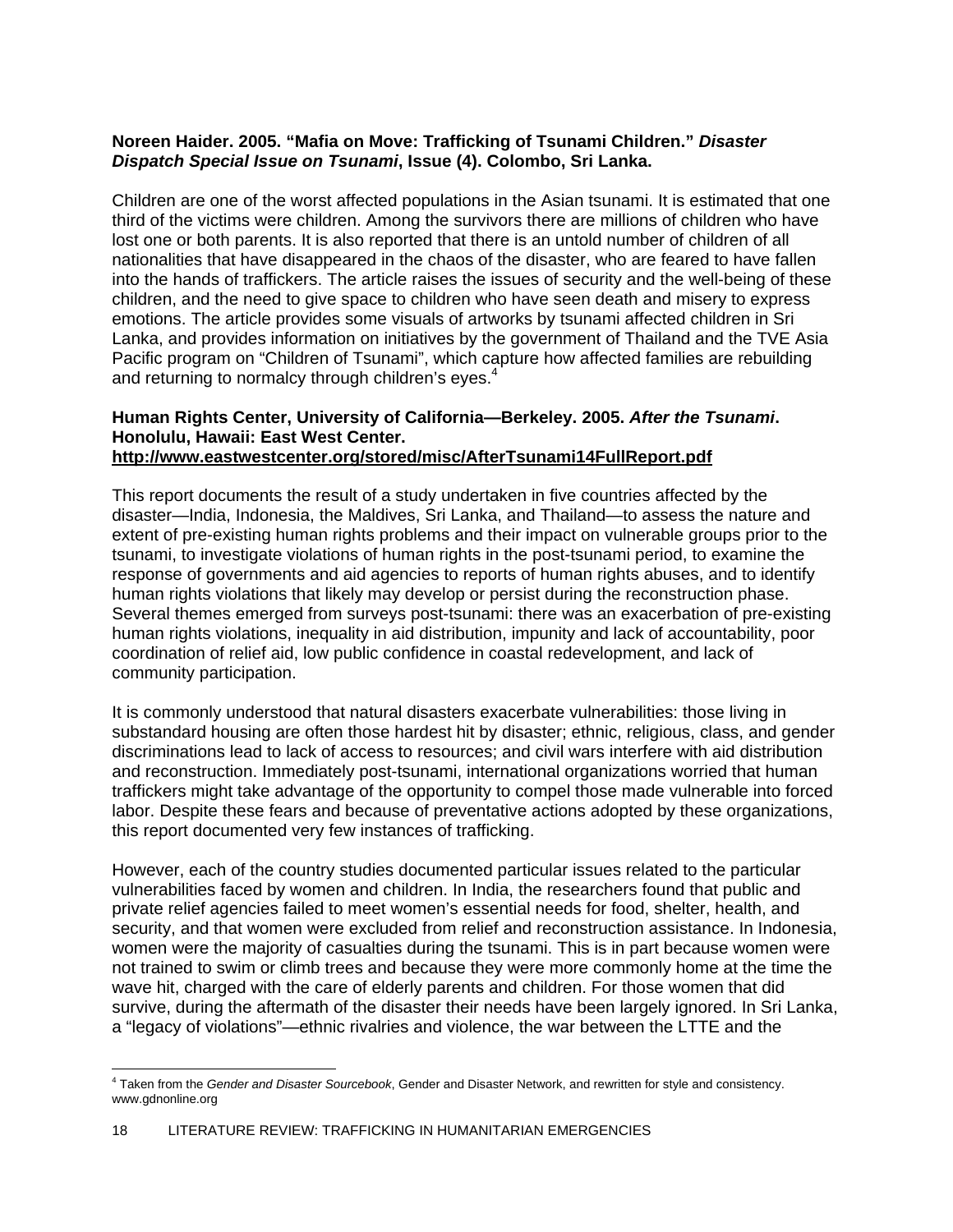government of Sri Lanka, a long history of government repression and human rights abuses including torture, murder, and unlawful detentions, the totalitarian methods of the LTTE, and the abduction of children by the LTTE to serve as child soldiers—was worsened by the tsunami. Displacement camps were not made safe and police have been known to have engaged in human rights violations. Trafficking, especially of children, has proliferated because of existing criminal networks into Singapore and Southeast Asia. In Thailand, camps are also unsafe, and fail to provide more than cramped living conditions, idleness and despair, and a lack of meaningful work to the female survivors residing in them. Of particular concerns for the women interviewed as part of this study was the failure of the skills training programs to provide meaningful jobs for women that would assist them in rebuilding their lives.

The study concluded with a series of recommendations that include taking into account the prior human rights context of a country in need of aid and reconstruction, increasing accountability and transparency of all aid providers, improving community participation in reconstruction planning and implementation, strengthening coordination with the UN and NGOs during the reconstruction phase, and paying particular attention by ongoing armed conflict.

#### *The Tsunami's Impact on Women***. 2005. Oxfam Briefing Note. http://oxfam.intellidirect.com/e/d.dll?m=234&url=http://www.oxfam.org.uk/what\_we\_do/issues/conflict\_disa sters/downloads/bn\_tsunami\_women.pdf**

This briefing seeks to promote debate and awareness of the gender effects of the tsunami, and the effects of the disaster on women in particular. Its intent is to ensure that the recovery phase of the relief effort integrates gender issues within the context of three countries—Indonesia, India, and Sri Lanka. In Indonesia, women were the hardest hit by the tsunami. When the wave hit, women were at home with children, while their husbands were out working in the fields. Because of the drastic gender imbalance that resulted from these events, women are being forcibly sold into early marriages and forced to have many children to replace those lost in the tsunami. Oxfam has worked to address these concerns by building women's shelters and ensuring women's consultation and participation in livelihood rebuilding programs. In India, a similar gender-disruption occurred, causing similar forced marriages and vulnerable situations. Oxfam is working with government agencies to ensure protection and equal participation of women in community reconstruction. In Sri Lanka, this same gender imbalance has caused greater rates of domestic violence and sexual assaults, specifically directed toward those women living in camps. In particular, the report notes that the conflicts in Aceh and Sri Lanka have increased the rates of violence against women.

The report concludes by providing a set of guidelines for actions that can be taken to ensure that the needs of women and men are adequately addressed, and that the disproportionate impact on women is accounted for when planning for the recovery of communities. These guidelines include:

- All those involved in humanitarian assistance and policy making must collect and use sex-disaggregated information.
- The protection of women from sexual violence and exploitation must be a priority.
- Aid must be delivered in a manner that abides by the highest standards for protection and accountability.
- It must be ensured that earning opportunities are accessible to both men and women.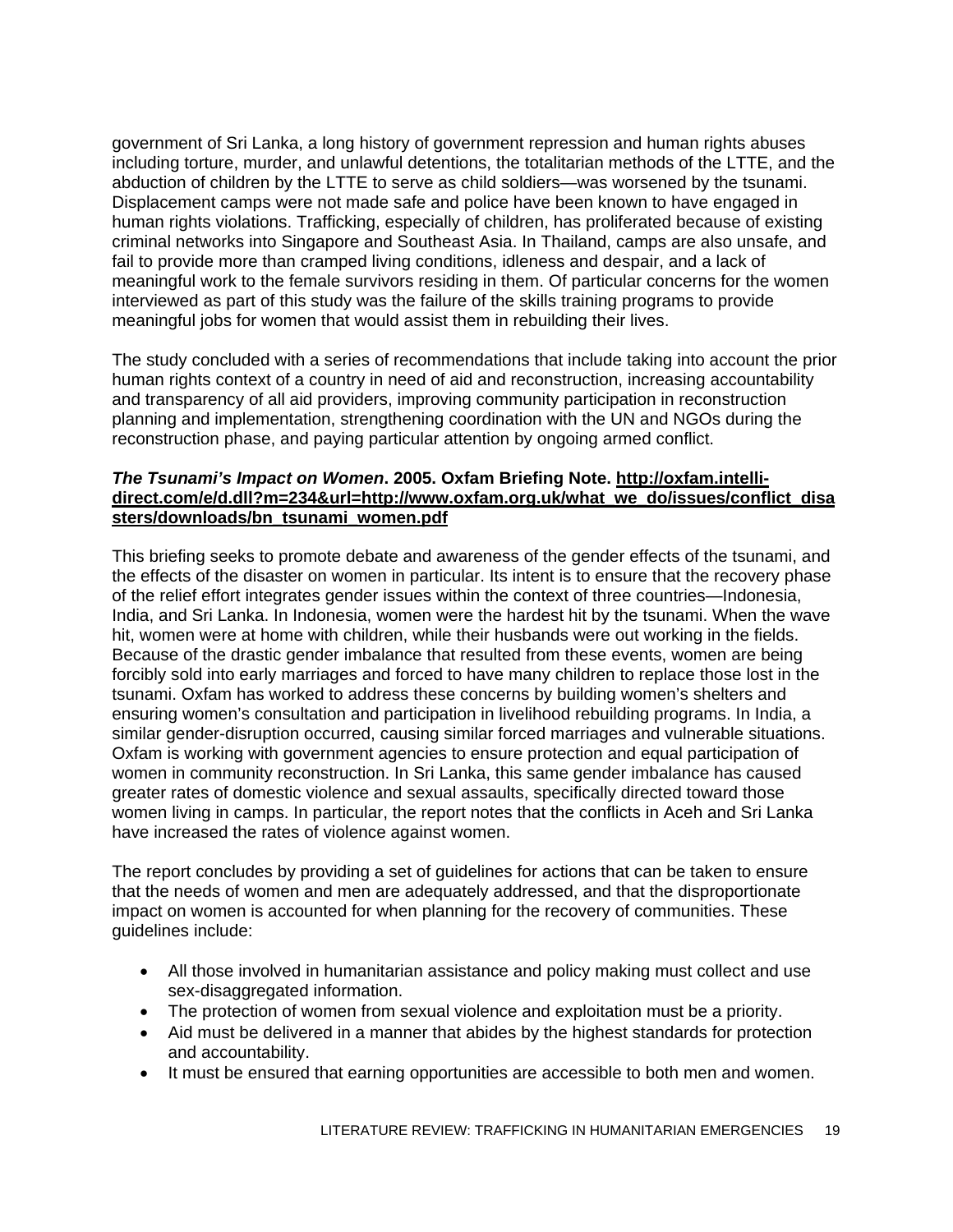- Genuine participation, at all levels, implies talking to women and men when assessing needs, delivering aid, or evaluating the effectiveness of interventions in camps, villages, and cities that are on the road to recovery, and developing creative strategies to overcome the limitations of the proliferation of men in leadership structures in the countries affected.
- Participation implies a change of mindset: from perceiving women as "vulnerable victims" to respecting their rights as citizens with specific perspectives and capacities.
- Serious consideration must be given to the demographic changes (as well as cultural values) in the countries affected, so that the rights of women as well as men, in property, education, family formation, and reproductive health, are protected and promoted in all policies and interventions.
- Provision of relief aid and long-term policies must be based on awareness of current and emergent patterns of family and household formation.
- Provision of support to meet the gender-specific Millennium Development Goals as one of the best forms of disaster-preparedness for the future.

#### *Tsunami, Gender and Recovery.* **2005. Southasiadisasters.net. http://www.gdnonline.org/resources/tsunami%20-genderandrecovery.pdf**

This newsletter contains a series of articles devoted to describing the unequal impact of the tsunami on women, including women's increased vulnerability post-tsunami in many traditionalist societies of South Asia.

The articles include:

• *Gender Issues in Tsunami Recovery Planning* 

This article argues that the main actors of tsunami recovery, including key government agencies, UN agencies and international NGOs, while maintaining a commitment to the importance of gender, do not have the capacity and skills to consult and engage women, nor to incorporate gender issues, into the rebuilding process. In this context, the article calls for certain issues to receive immediate attention, including reaching agreement on a minimum set of gender-based issues that need to be part of every recovery program, re-emphasizing the gender gap in policy decision making and planning, addressing the issue of gaps in the available skills and capacities for gender integration at the conceptual, planning, implementation, and monitoring levels.

• *Unequal Impact of Tsunami on Women* 

This article documents the greater vulnerability of women in the aftermath of the tsunami, not only as a result of their physical vulnerability but because of the gender inequality present in most South Asian communities. Women have less access to resources, are victims of the gendered division of labor, and they are the primary caregivers of children, the elderly, and the disabled. Such factors lead to situations in which women are less able to mobilize the resources necessary for recovery and have less freedom to pursue economic opportunities. Evidence emerging from the tsunami affected areas indicates that girls who have lost their assets, homes, and family members are being forced into hastily arranged marriages, widows and single women are being overlooked in aid distribution, and special healthcare services are not being made available. The article calls for those involved in relief efforts to recognize that women have born the brunt of suffering in the aftermath of the tsunami.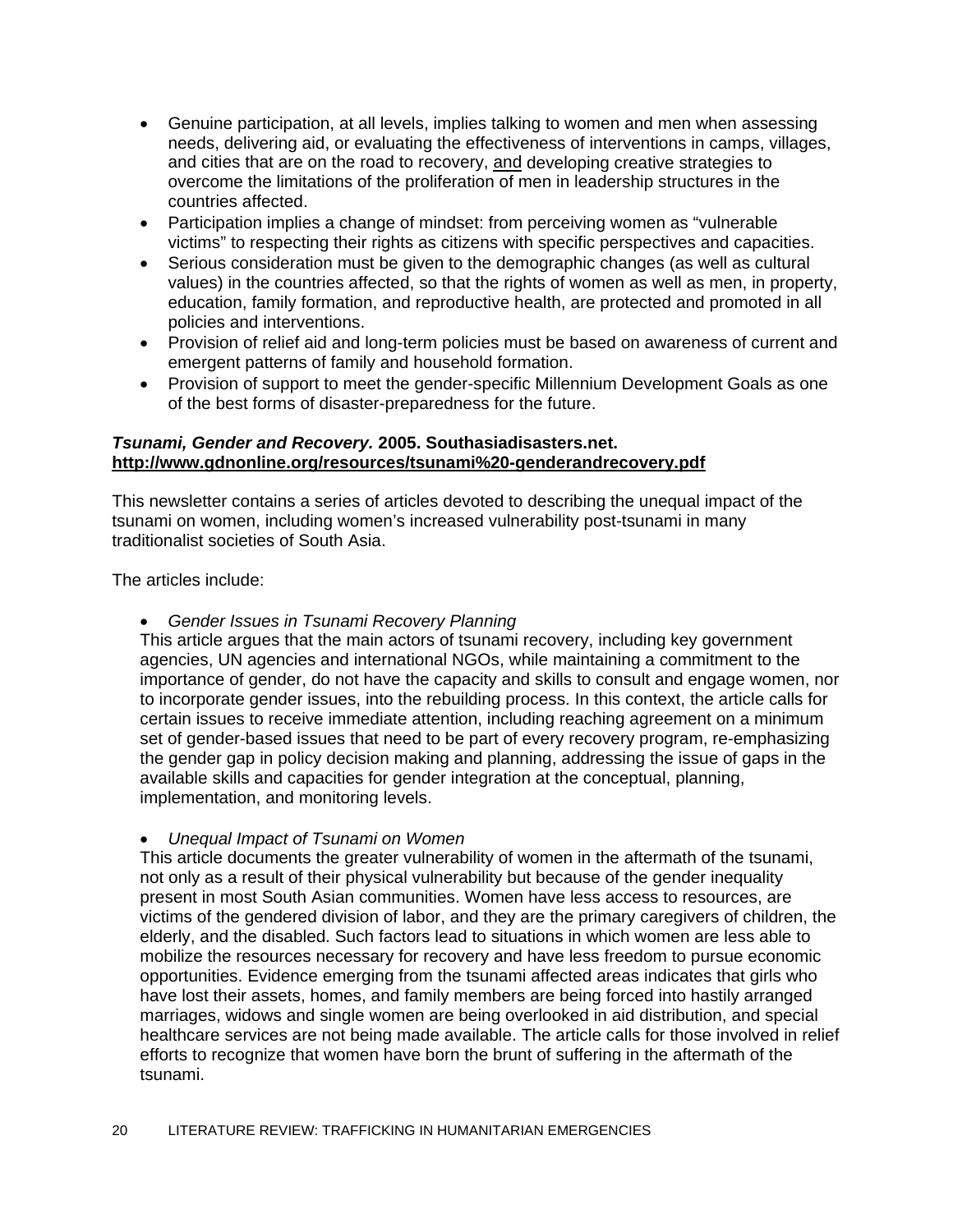#### • *The Unbreakable Spirit of Women: Believe in Change Makers*

This article presents a personal account of a development worker from the Siyath Foundation in Sri Lanka and her efforts to emotionally recover from the devastation of the tsunami.

#### • *Recovery of Women: Issues and Plans*

This article documents the lessons learned from the 2001 Gujarat, India earthquake reconstruction project, with a particular focus on the appropriateness of construction projects for the local community and their sensitivity to the role of women in their communities. The construction projects in question involve "anganwadis," or centers where pregnant women, lactating mothers, and children under six receive social services. One of the first lessons coming out of the Gujarat reconstruction is that mapping exercise should be undertaken to determine which communities are most vulnerable with an eye toward building new anganwadies in these communities. A second concern that was identified revolves around the need for better sanitation facilities for reconstructed anganwadis. Thirdly, a greater effort to recruit suitable anganwadi workers and helpers from lower castes needs to be made so that women and children from these castes can avail themselves of services at the anganwadi as well.

#### • *Addressing Gender Issues in Humanitarian Practice: Tsunami Recovery*

This article identifies the primary vulnerabilities experienced by women in the aftermath of the tsunami recovery. These include a greater risk of domestic and sexual violence as a result of high levels of stress and trauma, severe gaps in the women's access to relief as a result of distribution systems that bypass female needs, intensified female roles resulting in women finding themselves responsible for dependents and the needy, the failure to take into account women's knowledge about family nutritional, emotional, and other basic needs when planning camps, the failure to collect disaggregated data, and the difficulties that young men face in raising families and being forced into non-normative gender roles. Recommendations suggested include institutionalizing gender concerns in humanitarian practices, enabling humanitarian workers to work in a gender sensitive manner, researching gender concerns in different cultural and social contexts, developing indicators to monitor and evaluate the gender sensitivity of humanitarian programs, and conducting gender audits of relief operations.

• *Lessons from Earthquake Affected Women: Inputs to Tsunami Recovery Planning* Using examples from the 2001 Gujarat, India earthquake this article documents the creativity of women throughout the disaster recovery cycle. Much of this creative determination can be seen in the way that women took the lead in learning new skills, such as building safe houses, water harvesting, village planning, business recovery, computer and mobile phone use, effective interaction with NGOs and government. Women took on learning these new skills while shouldering the weight of multiple roles; in addition to their domestic work, women became central to the rebuilding and recovery process.

#### • *Preparedness, Risk, Mitigation, and Women*

This article documents the successes of the Livelihood Security Project for Earthquake Affected Rural Households in Gujarat. Good practices that have been derived from the project focus on targeting the poorest of the poor, moving away from a singular focus on women's equality to a more broader view regarding risk management in their program planning, defining capacity building as an ongoing, dynamic, and endless process of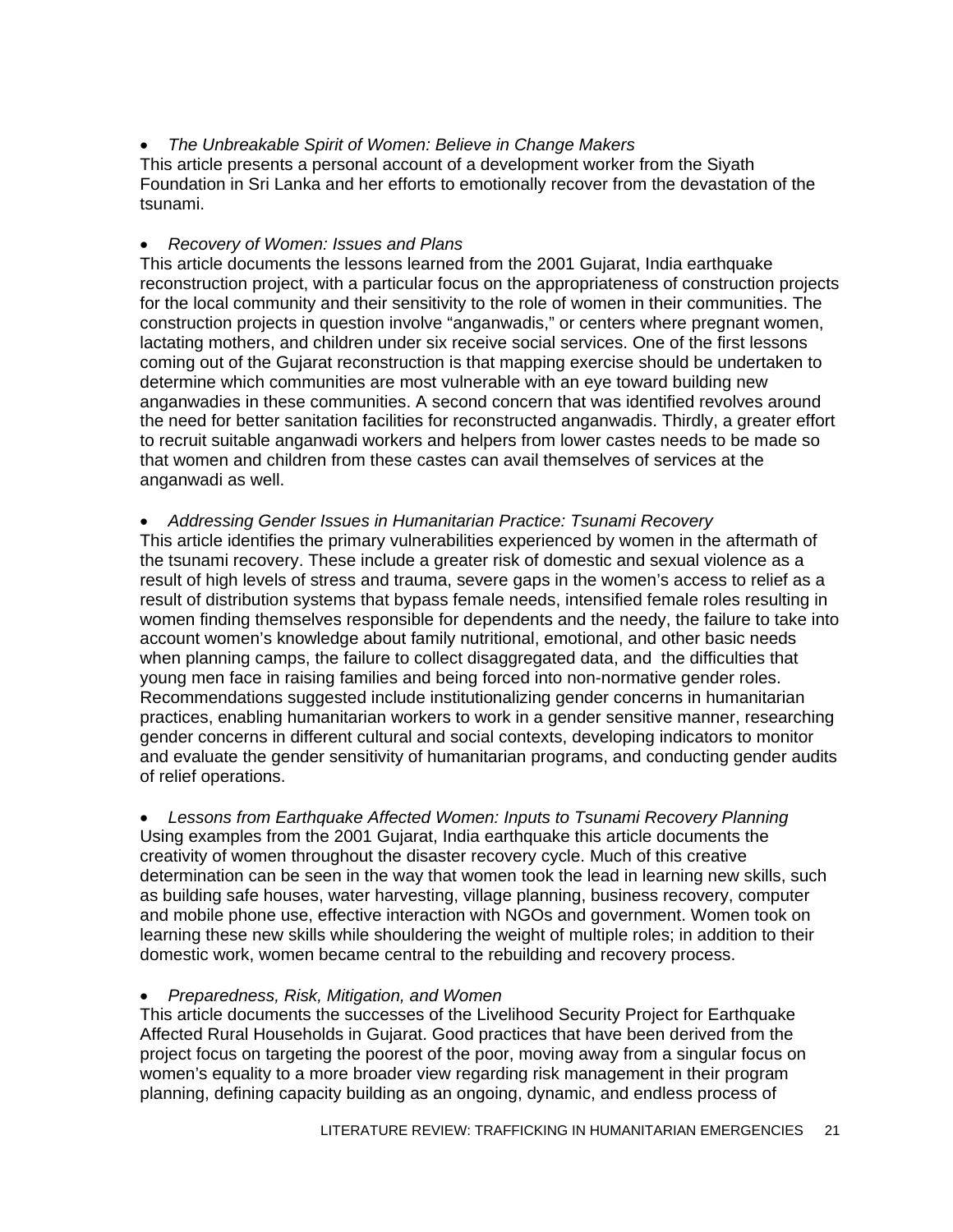realization, working with local government through capacity building programs, ensuring transparency, sustainability, and effectiveness of relief projects through participatory microplanning (extensive community involvement at all levels), and assisting women to develop alternative livelihoods and strengthen their existing livelihoods through improving their skill base.

#### • *Emerging Good Practices*

This article documents more good practices emerging from AID-India's tsunami relief, rehabilitation, and community rebuilding programs. AID-India has acknowledged that one of the keys to its success has been a well organized relief coordination and planning system that addresses the gaps that other NGOs and government bodies leave open. In addition, AID-India is committed to searching out the most vulnerable populations and focusing on their needs, as it ensures the continued provision of information and schooling as well as psychological counseling and mental support. AID-India also recognizes the different phases of recovery and adapts their programs to short, medium, and long term needs.

• *Greater Role of Women in Recovery and Reconstruction Efforts: UNIFEM Efforts* This article argues that international agencies involved in recovery and reconstruction efforts must prioritize the mobilization and support of women's networks as it is these systems that are crucial for emotional, social, and economic recovery. It builds on the work of UNIFEM, which concentrated its efforts in the tsunami-affected areas on leadership, livelihoods, and protection. UNIFEM activities included identifying and advocating for the specific needs of female-headed households, supporting women's organizations in their efforts to engage in the reconstruction process, and building capacity of all relief actors to include a gender perspective in program design and implementation.

#### • *How Do We Support Women's Capacities?*

This article documents the shift that development programs have taken from developing a culture of prevention to developing the capacity of women to cope with disasters. Drawing on the work of the All India Disaster Mitigation Institute (AIDMI), the article advocates for helping vulnerable women and women-headed households to become more stable, through jobs less prone to disaster risks, disaster insurance programs, and micro-finance scheme, which results in an increased capacity for coping with disasters.

#### • *Gender in Sphere Standards*

This article argues that humanitarian response are more effective when they are based on an understanding of the differing vulnerabilities, needs, and capacities of affected groups, all of which are affected by specific factors such as gender, age, disability, and HIV/AIDS status. The authors advocate for gender analysis as a means toward understanding these differences, as well as the inequalities in women's and men's roles and workloads, access to and control of resources, decision-making power, and opportunities for skills development.

#### • *Women, Work, and Recovery Process*

This visual presentation documents the following six activities: (1) using local materials and local markets to jump start recovery processes, (2) reducing psychosocial trauma through productive group work, (3) providing women with appropriate tools and technologies, (4) increasing the purchasing power of women, (5) giving women the role of supervisor in community infrastructure repairs, and (6) empowering women by providing them with the ability to decide money matters.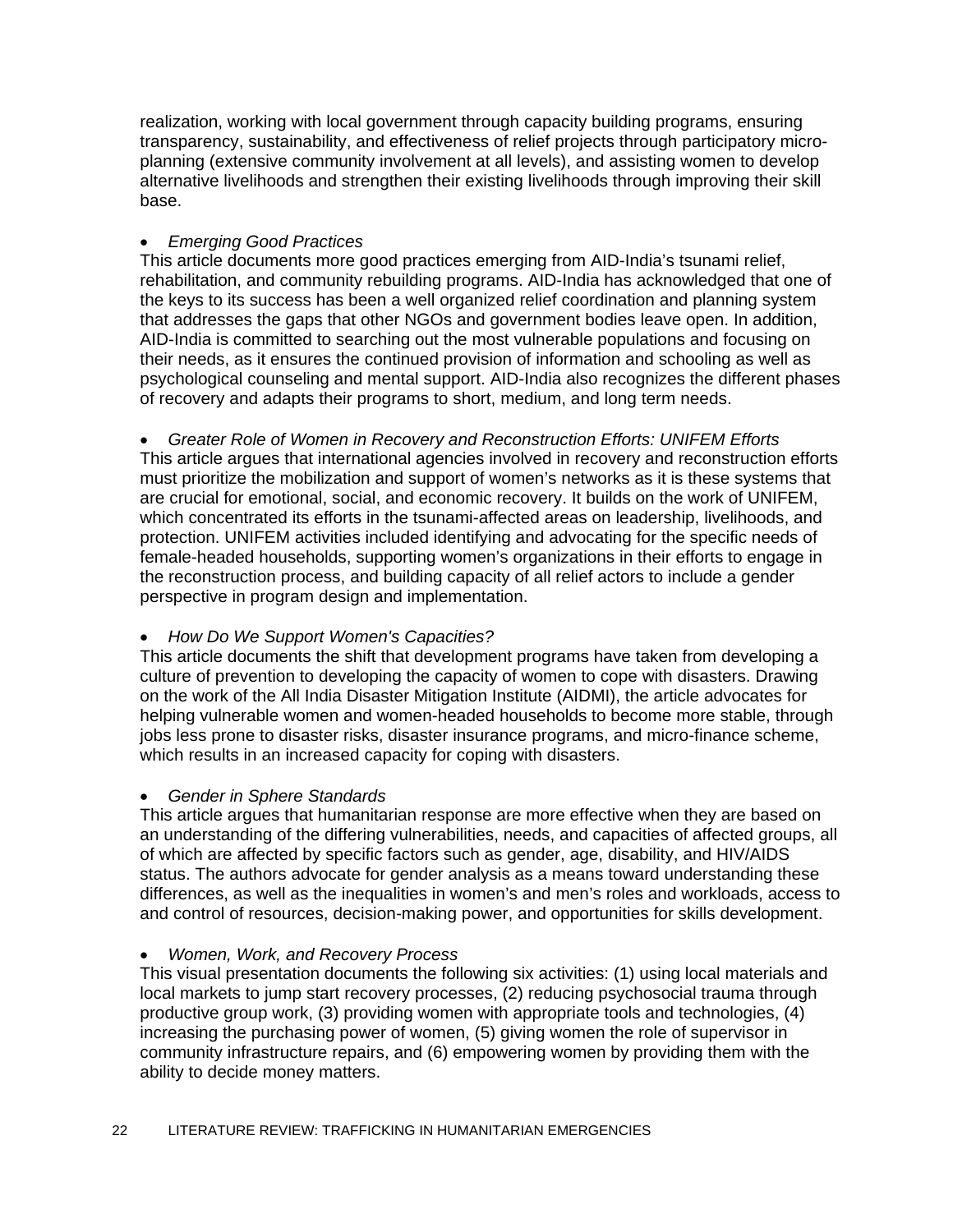#### **LITERATURE ON DISPLACEMENT**

**Dale Buscher. 2006.** *Displaced Women and Girls at Risk: Risk Factors, Protection Solutions and Resource Tools***. New York: Women's Commission for Refugee Women and Children. http://www.womenscommission.org/pdf/WomRisk.pdf** 

This study discussed the risk factors leading to the displacement of women and girls and solutions to protect them. Displaced girls, elderly women, urban refugee women and girls, physically and mentally disabled women and girls, and internally displaced girls are particularly at risk of trafficking and gender based violence, as they generally face greater poverty and less familial and community support. Push factors leading to displacement include armed conflict, poverty, human rights violation and persecution, inequality/social exclusion, and gender-based violence.

Once at camps, women are susceptible to trafficking because of physical insecurity, food insecurity, lack of documentation, the need to collect firewood, lack of educational opportunities, the loss of the traditional male role, and family separation. In order to increase the protection of women and girls at refugee camps, the study recommends including women and girls in identifying risks and proposed solutions. These proposed solutions include implementing community based activities and rules such as community watch programs, camp rules and codes of conduct, and male accompaniment of women collecting firewood; an increased presence of female staff; improved camp layout and access to services; establishment of safe houses and protected areas; access to health care, education and training programs, and income generating activities; prosecution of perpetrators; codes of conduct for humanitarian staff; and the adaptation of asylum law to recognize gender persecution.

The study draws attention to the risks are attendant to the early withdraw of the international community and recommends programs and funding that target host communities. Host states have a critical but overlooked role to play in prevention and response to sexual and genderbased violence, including punishing national perpetrators (police, army, host community members) in accordance with domestic laws, ensuring displaced women and girls are given unrestricted access to domestic legal systems, including legal aid, and including refugee protection in awareness campaigns. During return and reintegration, the study advocates crossborder analysis and information sharing, returnee monitoring, community participation in determining solutions, engagement of civil society groups, rehabilitation programs for excombatants, and education opportunities for children and youth. The study also includes a check list for facilitating the identification of at-risk women and girls and good practices in protecting these groups. Some of these practices include:

- Interviewing women asylum seekers separately using same sex interviewers and interpreters.
- Train all peacekeeping and security enforcement personnel in international human rights laws, gender awareness, prevention of gender-based violence, and children's rights.
- Strive for gender balance among UN and NGO field-based staff, including female protection offers.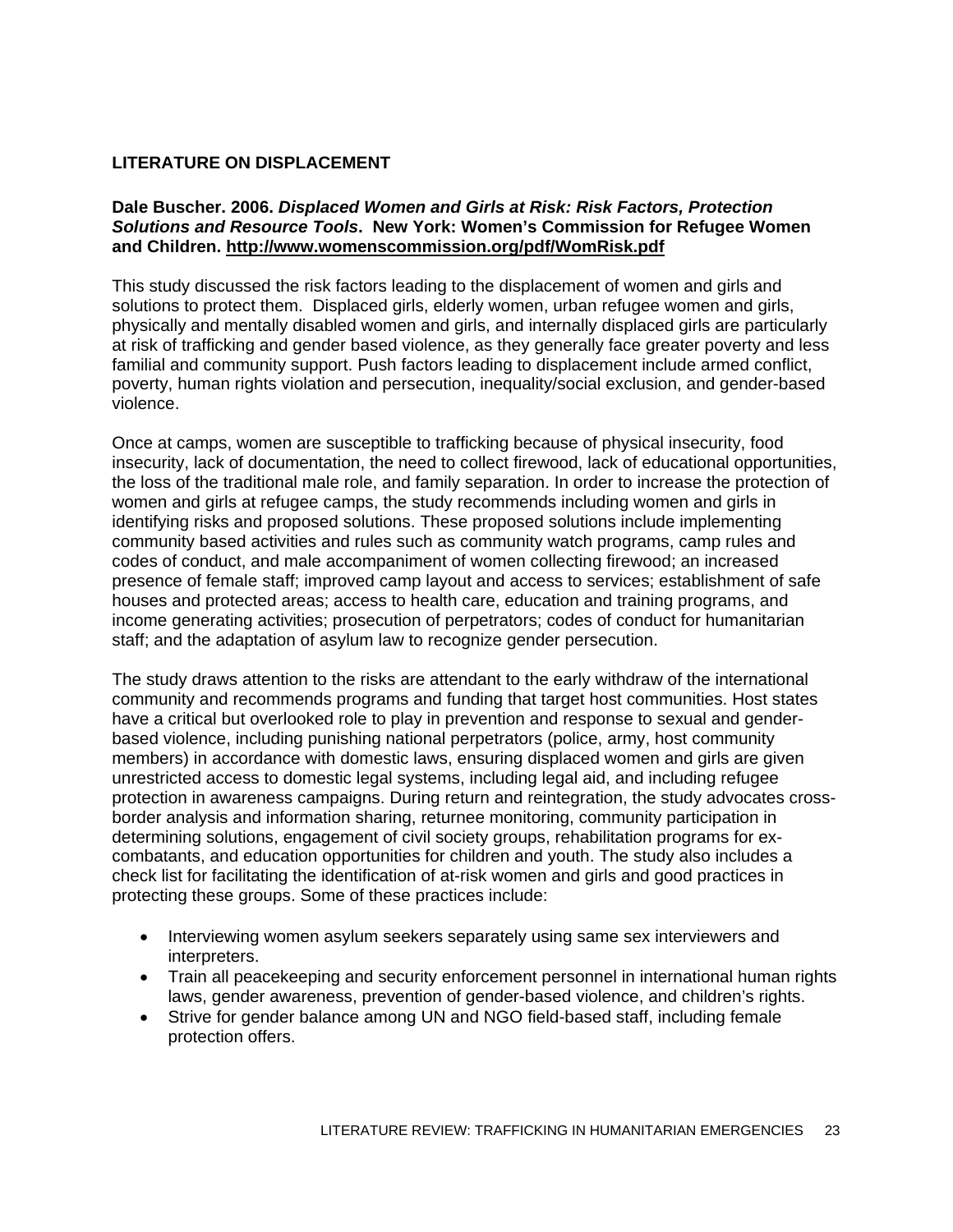- Ensure access to legal assistance and judicial mechanisms, mobilize camp women, men, and youth to identify, map, and monitor risk areas and engage in services that reduce sexual exploitation.
- Ensure that women are individually registered and provided with proper documentation.
- Establish tracing and reunification mechanisms for unaccompanied and separated children, as well as a monitored foster family system.
- Provide equal access to education for displaced girls and confirm that schools provide safe environments for girls
- Include displaced women on an equal basis as men for vocational and skills training programs, micro-credit loans, and self-reliance activities and ensure that these activities meet real market needs.
- Develop comprehensive strategies involving men to address the widespread problem of sexual and gender-based violence, including domestic violence and HIV/AIDS.

#### **Susie Jolly.** *Gender and Migration: An Overview Report***. BRIDGE, Institute of Development Studies, University of Sussex, Brighton, UK, 2005. http://www.bridge.ids.ac.uk/reports/CEP-Mig-OR.pdf**

This report studies the gendered causes and impacts of forced and voluntary migration, both within and between borders. Regardless of cause, migration—especially forced migration hinders long-term development goals. Current efforts focus either on stemming migration and eliminating forced migration or on advancing women's rights. Few efforts center around combining the two. The report recommends shifting to a gendered human rights approach, which would include immigration and emigration policies designed to enable women to take advantage of safe, regulated channels; support for international rights frameworks offering protection to women migrants and trafficked people; and advancing migrant rights throughout the process. The report recommends shifting to a rights-based approach centered on human security and insecurity to address the root causes of trafficking.

#### **United Nations High Commissioner for Refugees.** *Sexual and Gender-based Violence against Refugees, Returnees, and Internally Displaced Persons: Guidelines for Prevention and Response***. Geneva, 2003. http://www.rhrc.org/pdf/gl\_sgbv03\_00.pdf**

The UNHCR Guidelines provide an updated framework for developing effective prevention and response strategies for sexual and gender-based violence in complex emergencies for refugees and internally displaced populations. This manual is intended for use by UNHCR staff, other U.N. agencies, and their partners. It is an update of UNCHR's 1995 guidelines and incorporates the lessons learned from implementing these earlier guidelines. It was the result of an ongoing evaluation process that culminated in the Inter-Agency Lessons Learned Conference on Prevention and Response to Sexual and Gender-Based Violence in Refugee Situations held in Geneva in March 2001.

Participants at the conference identified areas for improvement and highlighted the importance of revising the 1995 Guidelines to reflect progress made over the years and to refine an interagency, multisectoral approach to addressing sexual and gender-based violence against refugees, returnees, and internally displaced persons. Recommendations from the conference included strengthening institutional commitment by developing a code of conduct for humanitarian workers, setting common minimum standards for addressing sexual and gender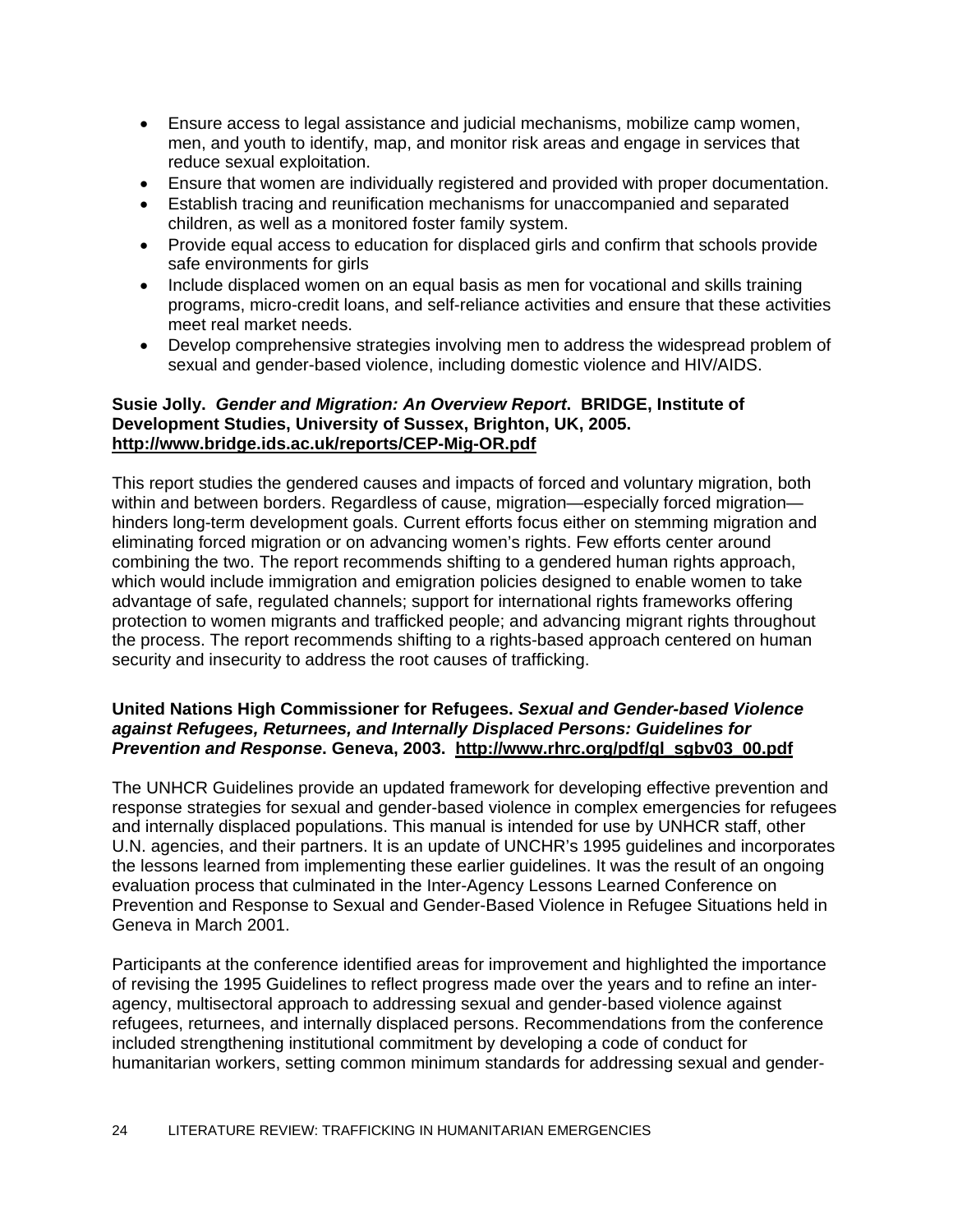based violence, supporting the allocation and management of adequate funding and staff, and integrating a gender-equality perspective in institutional practices.

The Guidelines discuss the root causes of sexual and gender-based violence in and outside of camps. It also discusses the special needs of refugee children, identifying child soldiers and girl mothers as those at particular risk. It provides standard forms for reporting (incident, medical, and monthly reports) and a code of conduct for aid workers.<sup>5</sup>

#### **United States Agency for International Development (USAID). 2006.** *Displaced Children and Orphans Fund. Portfolio Synopsis 2005-2006***. Washington, D.C.: USAID.**

This publication provides an overview of the work that USAID's Displaced Children and Orphans Fund (DCOF) has been doing to improve the well-being of children, families, and communities across the globe. DCOF emphasizes the need for projects that are developed in close collaboration with local organizations, and community members, and target the specific needs and strengths of the regions and populations they serve. These child-focused programs must demonstrate measurable improvements in the social, psychological, education, and economic well-being of beneficiaries, build capacity, and strengthen institutions. Projects focus on three key areas: (1) re-integrating children into families or family-like situations and ensuring community inclusion, (2) strengthening systems of support, including networks of social services, community resources, and policies, and (3) economic strengthening for families, adolescents, and communities. During 2004, DCOF operated projects in 19 countries, working to address issues such as the demobilization and social re-integration of child soldiers, addressing family and community dissolution, encouraging innovative micro-finance programs to alleviate poverty, and countering child trafficking.

DCOF's programming is innovative and responsive to changing environments. The 2004 tsunami devastated families and communities throughout Indonesia, and separated children from caregivers. In the months following the disaster, trafficking of children was essentially halted as the region entered the global spotlight and humanitarian efforts sought to identify and reunite unaccompanied child victims of the tsunami with legitimate caregivers. However, DCOF recognizes that children and young people will remain vulnerable to trafficking throughout the extensive post-disaster reconstruction period.

#### **Ward, Jeanne.** *If Not Now, When? Addressing Gender-based Violence in Refugee, Internally Displaced, and Post-Conflict Settings: A Global Overview***. The Reproductive Health for Refugees Consortium. New York, 2002. http://www.icva.ch/cgibin/browse.pl?doc=doc00000768**

This report is an outcome of a two-year global Gender-based Violence Initiative spearheaded by the Reproductive Health for Refugees Consortium. The overall objective of the report is to provide a baseline narrative account of some of the major issues, programming efforts, and gaps in programming related to the prevention of and response to gender-based violence among conflict-affected populations worldwide. The report contains nine profiles (the Republic of Congo, Rwanda, Sierra Leone, Afghanistan/Pakistan, Burma/Thailand, East Timor, Azerbaijan, Bosnia, and Herzegovina and Kosovo) divided into sections including background

 5 Taken from Sue Nelson, *Literature Review and Analysis Related to Human Trafficking in Post-Conflict Situations*. Office of Women in Development, Bureau for Economic Growth, Agriculture and Trade, (EGAT/WID) USAID, through Development Alternatives, Inc. Washington, 2004.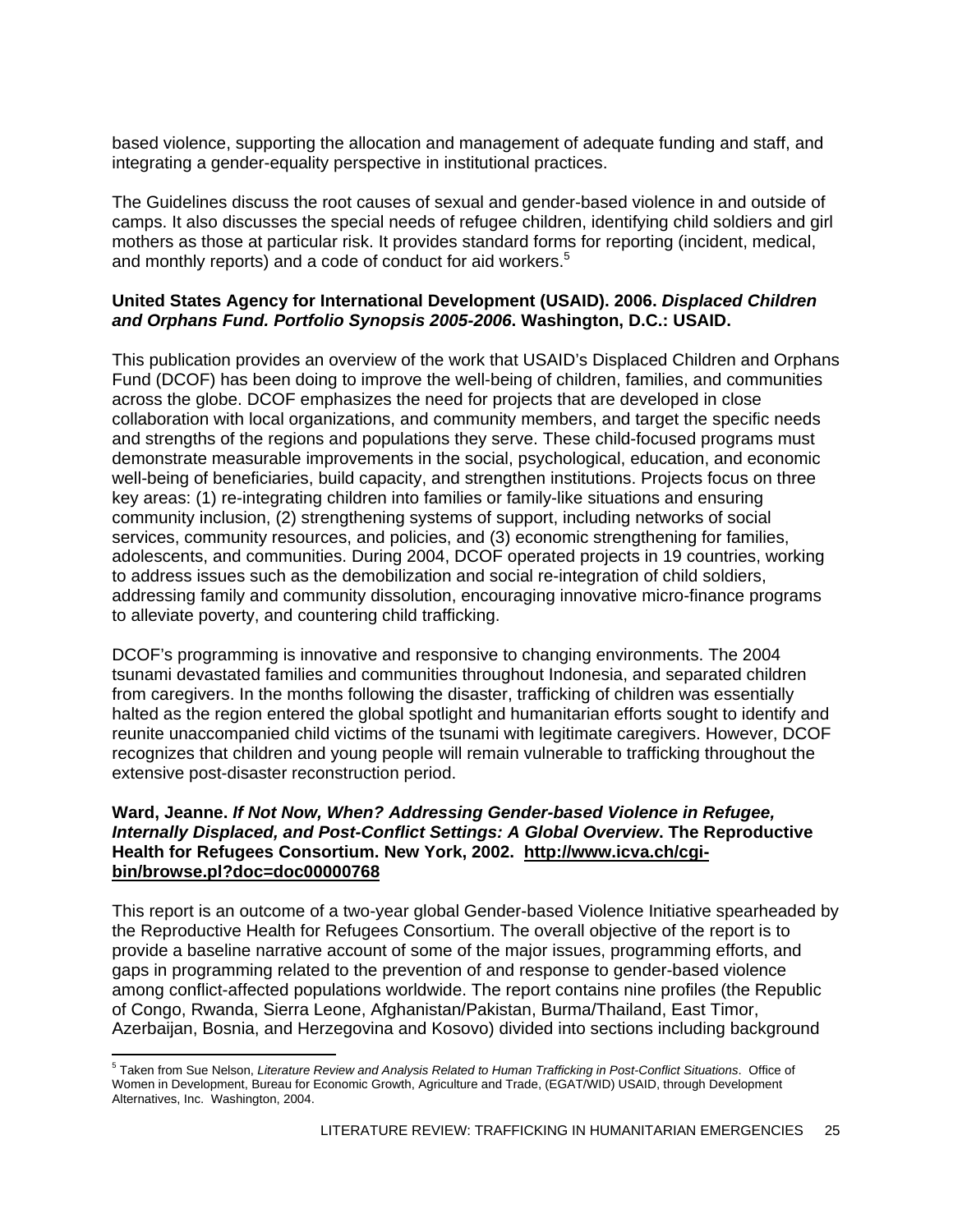information, GBV issues, GBV programming, and recommendations. Human trafficking and other forms of sexual violence against women and girl refugees, IDPs, and other conflictaffected persons are addressed throughout most of the sections.

Regarding trafficking of women and girls, the report notes that this kind of sexual violence can be systemic, for the purposes of destabilizing populations and destroying bonds within communities and families, and expressing hatred for the enemy or supplying combatants with sexual services. In East Timor, some women were forced into prostitution servicing Indonesian troops, while others were raped because of their assumed link to East Timorese resistance. In Sierra Leone and Burma, rebel, paramilitary, and military contingents force women and girls into sexual slavery and, in some cases, marriage. These sexual crimes also occur in flight from conflict and during civilian displacement, committed by bandits, insurgency groups, military, border guards, host communities, humanitarian aid workers, security and peacekeeping forces, and fellow refugees.

The report notes that sexual violence is only one variation of gender-based violence that periods of armed conflict and consequent social disruption exacerbate. Other forms of violence that may increase during war and its aftermath include early or forced marriage; prostitution or other forms of sexual exploitation, often an impact of war-related poverty on women and girls; and trafficking in women and girls, to which the black markets that invariably attend conflict appear to give rise.

The report found that protections for survivors of all forms of gender-based violence are weak in each country profiled in the report. Donors, humanitarian institutions, and organizations tend to focus on sexual crimes (particularly rape) committed during conflict, but these and other violent acts are also endemic in post-conflict societies and must be addressed accordingly. The report also recommends that donor initiatives should be conducted on a more realistic and long-term basis, recognizing that self-sustainability for GBV programming is not realistic in many postconflict settings.<sup>6</sup>

 $\overline{a}$ 

<sup>6</sup> Taken from Sue Nelson, *Literature Review and Analysis Related to Human Trafficking in Post-Conflict Situations*. Office of Women in Development, Bureau for Economic Growth, Agriculture and Trade, (EGAT/WID) USAID, through Development Alternatives, Inc. Washington, 2004.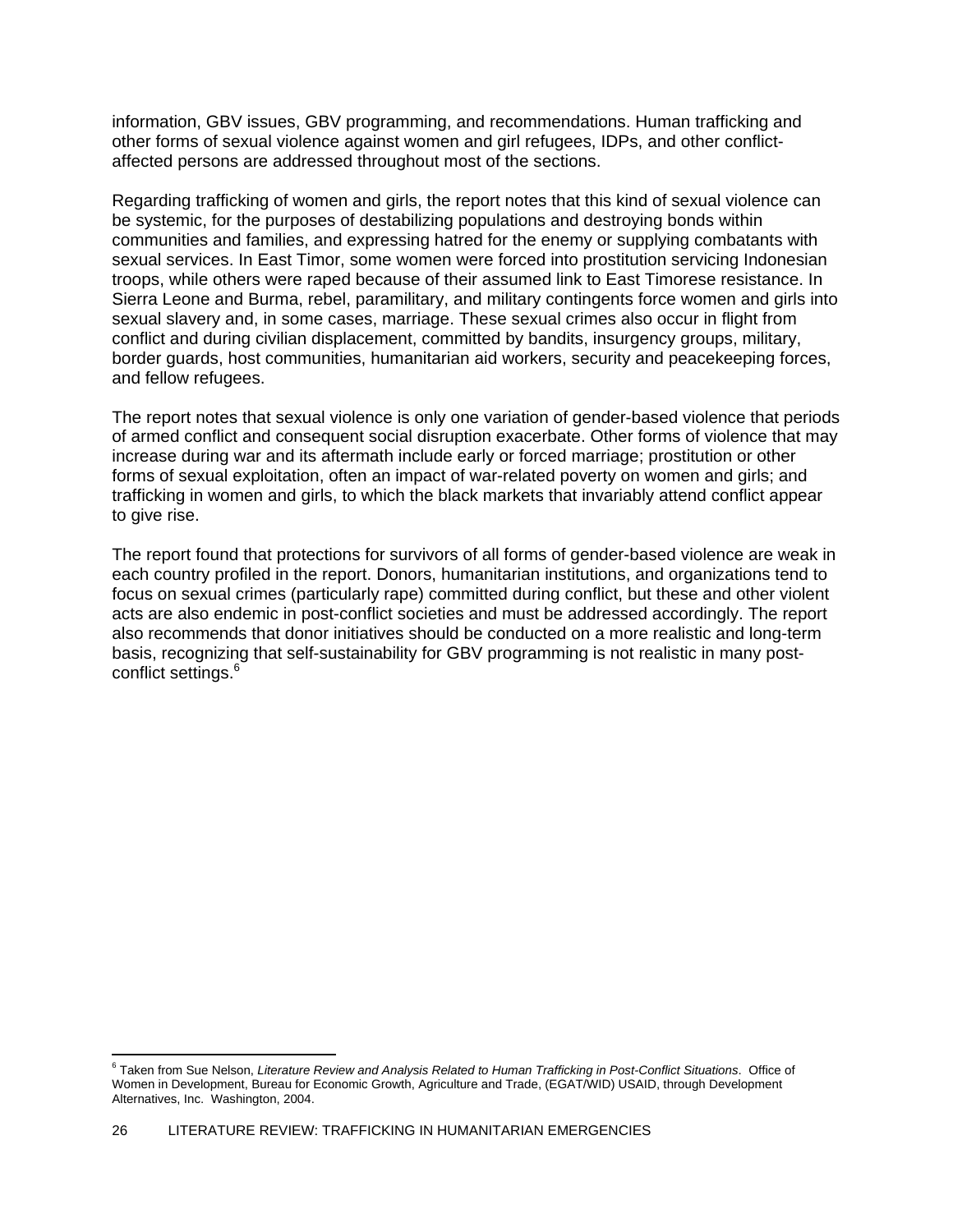## **ANNEX TWO: RELEVANT ORGANIZATIONS**

#### **Anti-Slavery International www.antislavery.org www.stophumantraffic.org**

Anti-Slavery International is working to raise awareness of and combat slavery and related abuses worldwide. Anti-Slavery works locally, nationally and internationally. Activities include:

- Research on procedures to protect victims of trafficking and prosecute traffickers in 10 countries: Belgium, Colombia, Italy, Netherlands, Nigeria, Poland, Thailand, United Kingdom and United States
- Research into the trafficking of children for domestic work in Togo, Benin, Ghana, Niger, Gabon and Burkina Faso
- Campaigning at a UK, EU and international level for the ratification and implementation of the UN Protocol on trafficking into domestic legislation
- Awareness raising
- Information exchange through electronic network of UK and international organizations

#### **BRIDGE - Institute of Development Studies, University of Sussex www.bridge.ids.ac.uk**

BRIDGE is a research and information service through the Institute of Development Studies at University of Sussex for materials on gender. BRIDGE publishes reports and studies, as well as cataloguing annotated bibliographies and external studies. They focus on gender in conflict and emergencies, economics, and governance.

#### **CARE International www.care.org**

CARE works worldwide on emergency relief and humanitarian assistance to help communities create plans to deal with emergencies and ensure they receive food, water, shelter, healthcare and other emergency relief supplies when they need them most. In addition, CARE helps communities recover and rebuild after disasters.

#### **Gender and Disaster Network www.gdnonline.org**

The Gender and Disaster Network was created by women and men interested in gender relations in disaster contexts as a forum for discussion, networking, and information exchange. Located on the Gender and Disaster Network is the Gender and Disaster Sourcebook, a vast online annotated bibliography of resources on gender and disaster. Also included are practical guides and checklists, reports, book reviews, current information about relevant conferences and other events, a bulletin board for employment, scholarship or funding opportunities, and contact information for other network members.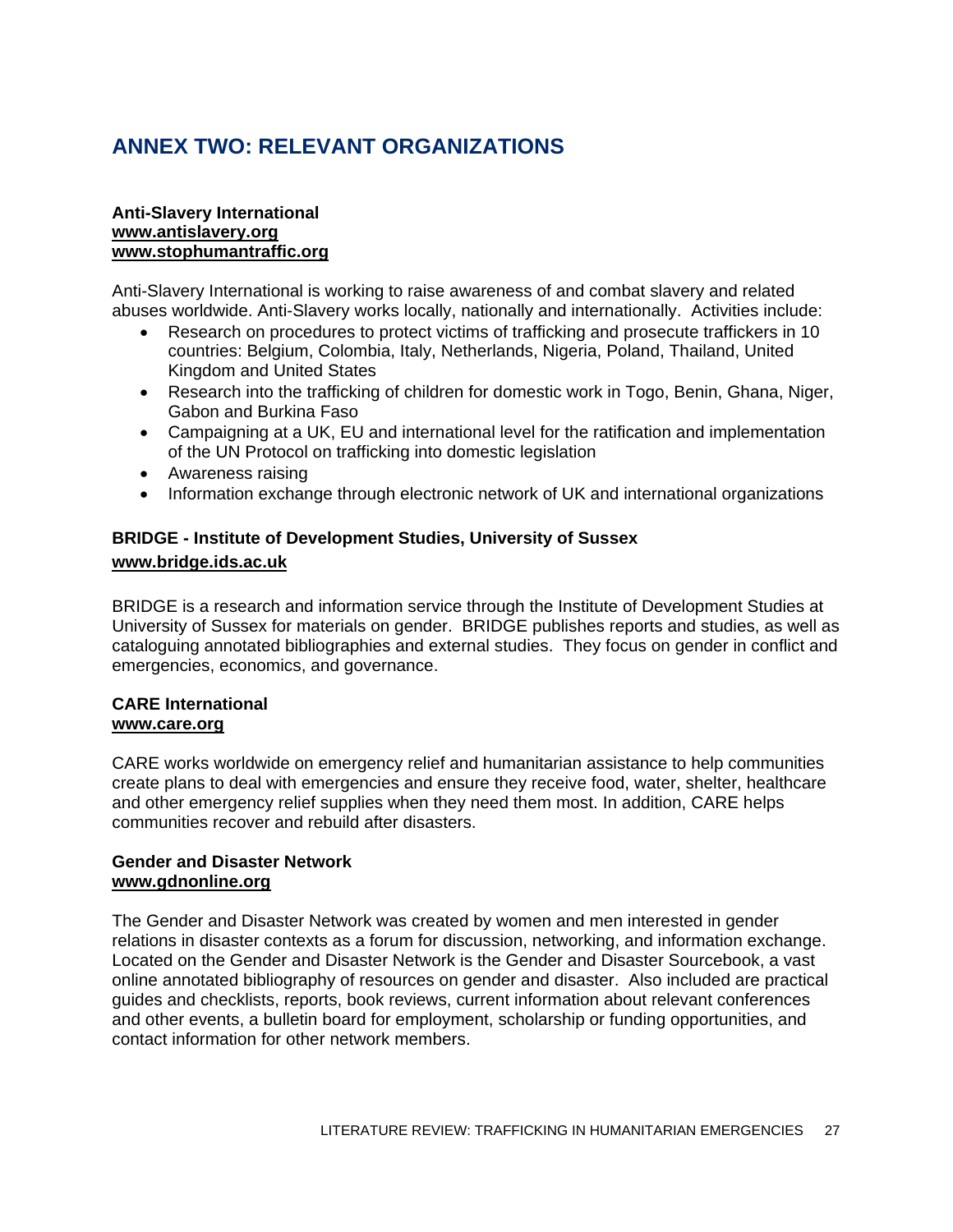#### **Human Rights Watch www.hrw.org**

Human Rights Watch is a human rights monitoring organization that conducts investigations into human rights abuses worldwide. Human Rights Watch conducts research into trafficking in persons, disseminates information through publications and the media, and conducts advocacy campaigns worldwide to end trafficking in persons.

#### **International Catholic Migration Commission www.icmc.net**

The International Catholic Migration Commission serves and protects the needs of uprooted people, refugees, internally displaced persons and migrants worldwide through a network of 172 member organizations. ICMC's expertise and core programming consists of refugee resettlement, return and reintegration, local integration, work with extremely vulnerable individuals, counter-trafficking and rescue, NGO capacity-building, technical cooperation and government institution-building and emergency response.

#### **International Organization for Migration www.iom.int**

The International Organization of Migration (IOM) works worldwide with migrants and governments to provide humane responses to migration challenges. With offices and operations on every continent, IOM helps governments and civil society through:

- rapid humanitarian responses to sudden migration flows,
- post-emergency return and reintegration programs,
- assistance to migrants on their way to new homes and lives,
- facilitation of labor migration,
- assisted voluntary return for irregular migrants,
- recruitment of highly qualified nationals for return to their countries of origin,
- aid to migrants in distress,
- training and capacity-building of officials,
- measures to counter trafficking in persons,
- migration medical and public health programs,
- mass information and education on migration,
- research related to migration management and other services for migrants.

IOM has worldwide counter-trafficking programs, focusing on:

- Carrying out information campaigns.
- Providing counseling services.
- Conducting research on migrant trafficking.
- Providing safe and dignified return and reintegration assistance to victims of trafficking.
- Helping governments to improve their legal systems and technical capacities to counter trafficking.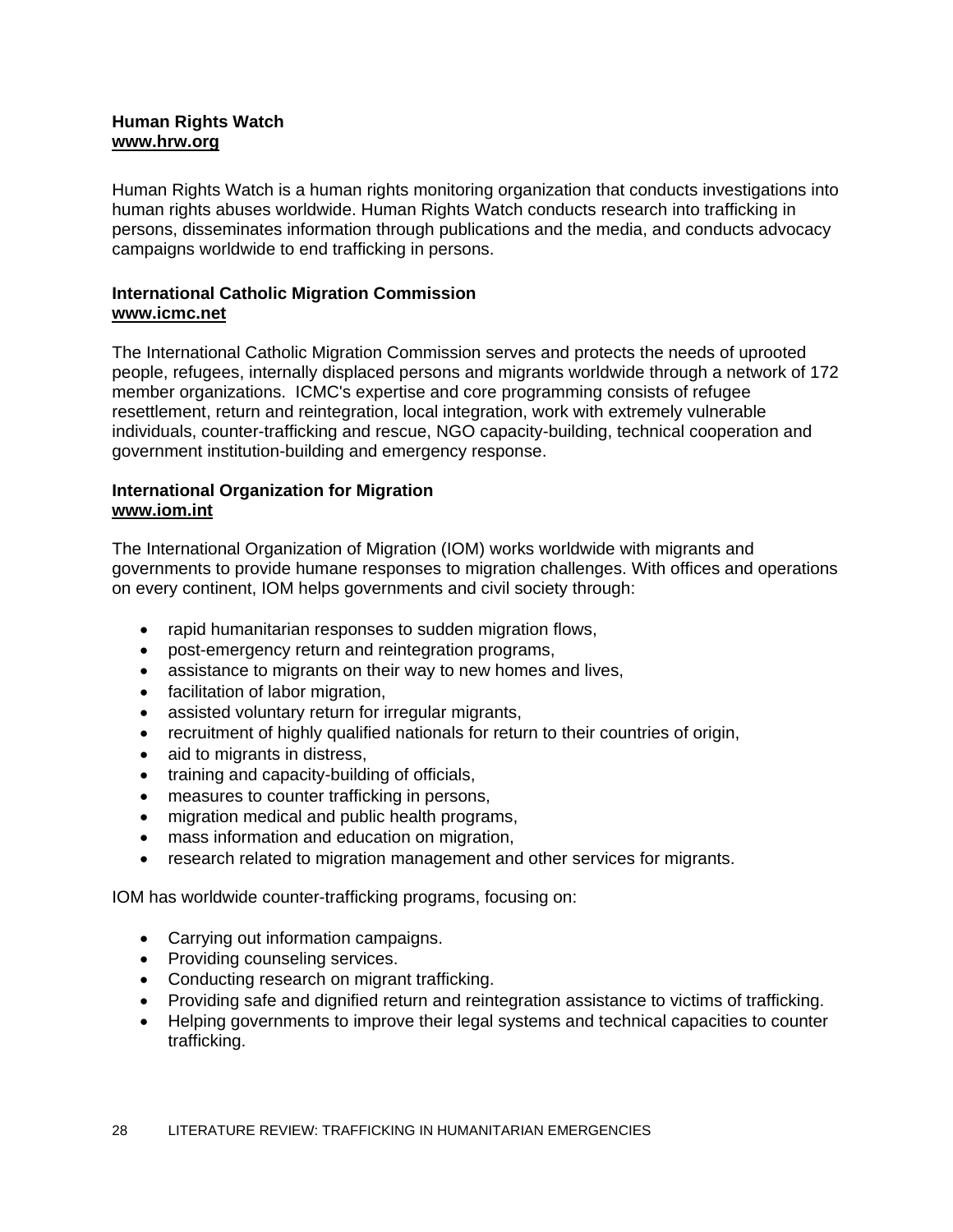#### **Save the Children International**

#### **www.savethechildren.org**

Save the Children works world-wide in disasters and emergencies to ensure protection of children. To address vulnerabilities inherent in post-disaster situations, Save the Children works to protect children from family separation and promote reunification, protect children's rights to education, and protect children's rights to adequate shelter, food, and financial opportunities. In this context, Save the Children has adopted a three-pronged approach to their protection programming:

- Create an environment conducive to the prevention of abuse, including supporting effective legal and government structures that respect human rights.
- Recognize and uphold dignified conditions of life, specifically through the delivery of assistance in a sustainable and appropriate manner.
- Promote respect for children's rights. Citizens and leaders must be educated about rights so that they may be effectively pursued.

#### **U.N. High Commissioner for Human Rights www.unhchr.ch**

The Office of the High Commissioner for Human Rights (OHCHR) is mandated to promote and protect the enjoyment and full realization, by all people, of all rights established in the Charter of the United Nations and in international human rights laws and treaties. The mandate includes preventing human rights violations, securing respect for all human rights, promoting international cooperation to protect human rights, coordinating related activities throughout the United Nations, and strengthening and streamlining the United Nations system in the field of human rights. In addition to its mandated responsibilities, the Office leads efforts to integrate a human rights approach within all work carried out by United Nations agencies. OHCHR has appointed a Special Rapporteur on trafficking in persons, especially women and children, to focus on the human rights aspects of the victims of trafficking in persons. The role of the Special Rapporteur is to:

- Take action on violations committed against trafficked persons and on situations in which there has been a failure to protect their human rights (See Individual complaints)
- Undertake country visits in order to study the situation in situ and formulate recommendations to prevent and or combat trafficking and protect the human rights of its victims in specific countries and/or regions
- Submit annual reports on the activities of the mandate

#### **U.N. High Commissioner for Refugees www.unhcr.org**

The Office of the United Nations High Commissioner for Refugees (UNHCR) leads and coordinates international action to protect refugees and resolve refugee problems worldwide. Its primary purpose is to safeguard the rights and well-being of refugees. It strives to ensure that everyone can exercise the right to seek asylum and find safe refuge in another state, with the option to return home voluntarily, integrate locally or to resettle in a third country.